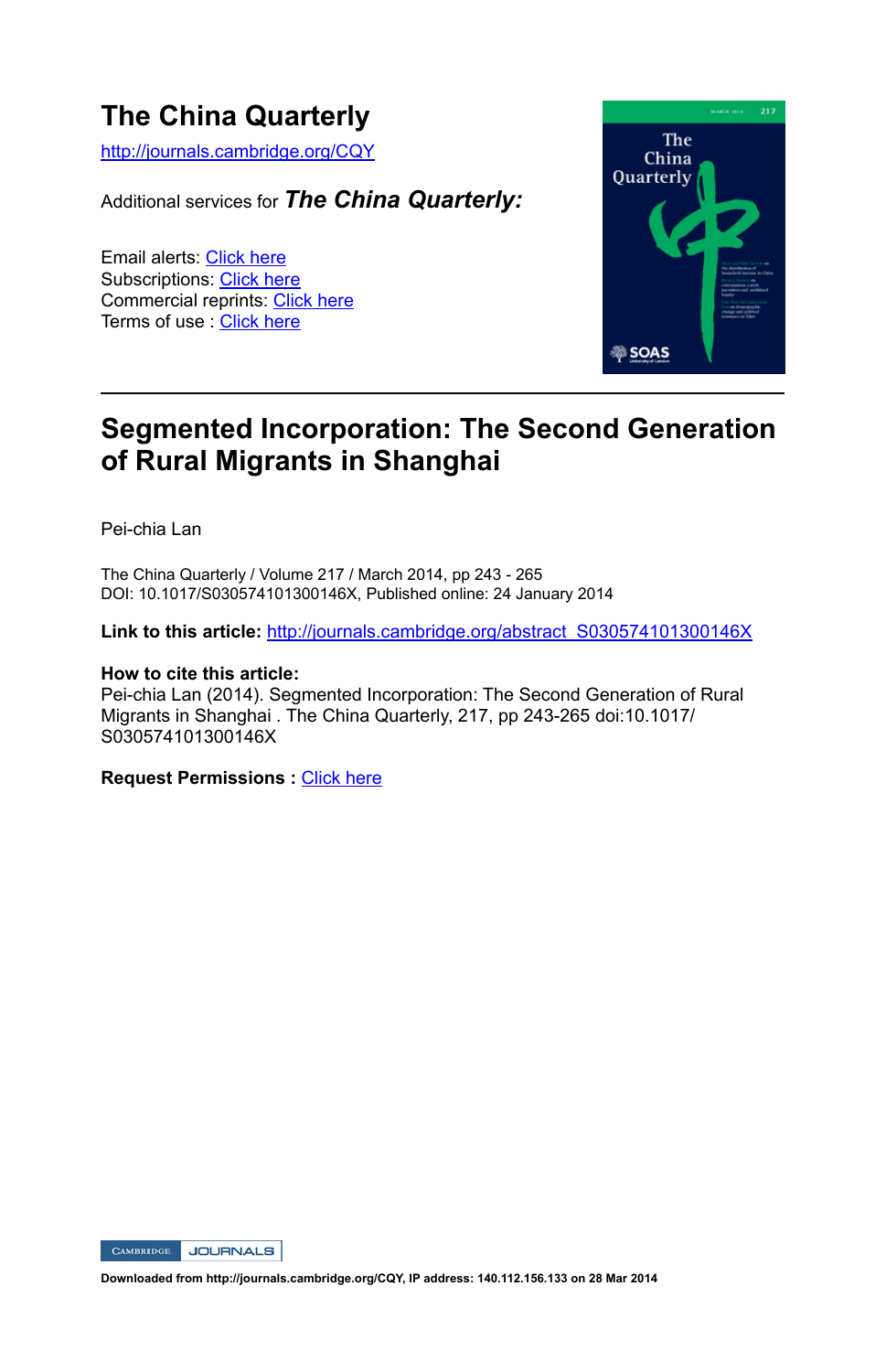# Segmented Incorporation: The Second Generation of Rural Migrants in Shanghai\*

Pei-chia Lan†

#### Abstract

This article looks at the changing frameworks for the institutional and cultural incorporation of second-generation rural migrants in Shanghai. Beginning in 2008, Shanghai launched a new policy of accepting migrant children into urban public schools at primary and secondary levels. I show that the hukou (household registration) is still a critical social boundary in educational institutions, shaping uneven distribution of educational resources and opportunities, as well as hierarchical recognition of differences between urbanites and migrants. I have coined the term "segmented incorporation" to characterize a new receiving context, in which systematic exclusion has given way to more subtle forms of institutional segmentation which reproduces cultural prejudice and reinforces group boundaries.

Keywords: internal migration; peasant worker; China; second generation; segmented assimilation

The household registration system (hukou  $\Box$ ) has regulated the massive flows of rural-to-urban migration in post-reform China. Rural migrants were deprived of the right to permanent residency in the city and the social benefits associated with urban citizenship, including the entitlement to send their children to urban public schools.<sup>1</sup> Since the late 1990s, the governments at both national and local levels have made a variety of adjustments to the *hukou* system.<sup>2</sup> As a result, the migrant population in recent years has come to display signs of urban settlement and family unification.

According to an official survey conducted in five metropolises in China, the majority of migrant households (67.4 per cent) are composed of parents and

<sup>\*</sup> I thank Tseng Yen-Fen, Hyunjoon Park, Martin Whyte, Macabe Keliher and two anonymous reviewers for their comments. I also appreciate the assistance of Chen Yenchun, Ho Xiao, Li Yao-Tai, Jiang Hoching, Xiong Yihan, Ma Li, Ling Minhua, Wu Jieh-Min and Chen Chih-Jou. The research was supported by a grant from the National Science Council in Taiwan (NSC 97-2410-H-002-064, 98-2410-H-002-136). This article was completed during my visiting fellowship at Harvard Radcliffe and Yenching Institute in 2011–12.

<sup>†</sup> National Taiwan University. Email: [pclan@ntu.edu.tw.](mailto:pclan@ntu.edu.tw)

<sup>1</sup> Solinger [1999](#page-22-0).

<sup>2</sup> Chan, Kam Wing, and Buckingham [2008;](#page-22-0) Wang, Fei-Ling [2004.](#page-22-0)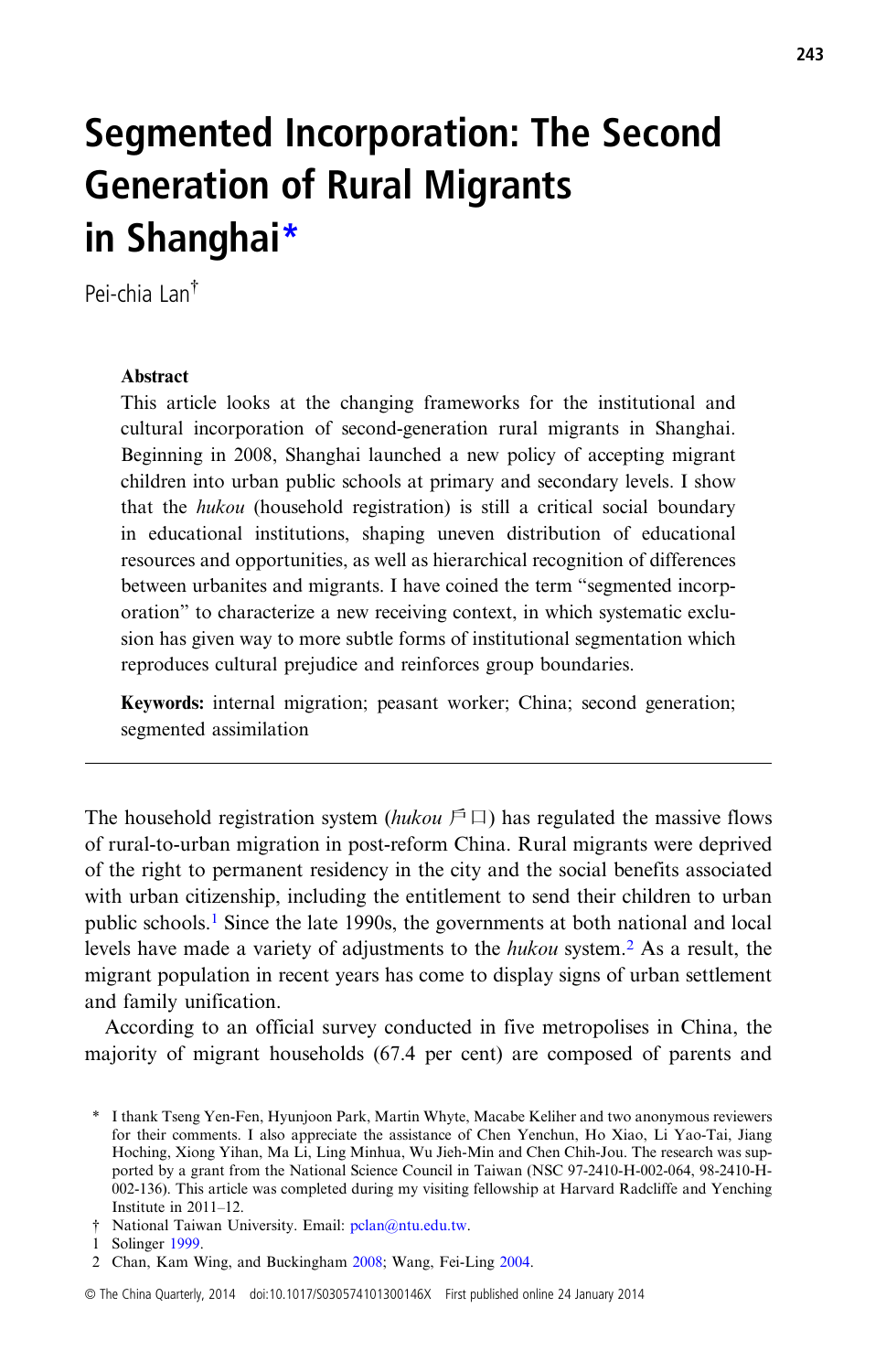children, and 70 per cent of migrant parents keep their children in the cities rather than leaving them behind in the countryside.3 These children have become the second generation of rural migrants in the city, a term that encompasses children born in the city to migrant parents, and also those born in the countryside but raised by migrant parents in the city.

Despite being born or growing up in the cities, migrant children are still registered as peasants on their hukou. According to the 2010 census, the number of migrants (people who have lived somewhere different from their hukou locations for over six months) reached 221 million. This included 22.9 million children aged 14 years or below, accounting for 10 per cent of the national population of children within this age range.4

The language used by the Chinese press and official documents to refer to migrant children has changed in response to the shifting patterns of migration. "Floating children" (liudong ertong 流动儿童), a common term in the 1990s which carries with it connotations of transience and instability, was gradually replaced by more neutral terms like "children living with peasant workers" (nongmingong tongzhu zinü 农民工同住子女、jincheng wugong jiuye nongmin zinü 进 城务工就业农民子女) in the early 2000s.5 More recently, the Chinese press has coined the terms "second-generation peasants" (*nongerdai*  $R = \pm 1$ ) and "secondgeneration migrant workers" (mingong erdai 民工二代), which give the younger generation an identity as a group with an autonomous existence in the city, rather than simply being attached to their parents.

Given that second-generation rural migrants are now incorporated into the city and are no longer excluded, is hukou status still as significant? My investigation of the changing frameworks of migration incorporation focuses on Shanghai, a city that has launched a series of pioneering reforms in regard to hukou policies and migrant welfare, including incorporating migrant children into urban mandatory education. I use the term "segmented incorporation" to characterize this new receiving context in which second-generation migrants are incorporated into educational institutions but channelled into segmented paths.

#### Segmented Assimilation and Incorporation

The concept of assimilation has dominated the literature on second-generation immigrants. Traditionally, the concept is defined as "a natural process by which diverse ethnic groups come to share a common culture and to gain equal access to the opportunity structure of society."<sup>6</sup> Scholars have recently

<sup>3</sup> Family Planning Commission of China [2010.](#page-22-0)

<sup>4</sup> My calculation is taken from the Population Census Office. 2011. Tabulation on the 2010 Population Census of the People's Republic of China, [http://www.stats.gov.cn/tjsj/pcsj/rkpc/6rp/indexch.htm;](http://www.stats.gov.cn/tjsj/pcsj/rkpc/6rp/indexch.htm) [http://](http://www.stats.gov.cn/english/newsandcomingevents/t20110428_402722237.htm) [www.stats.gov.cn/english/newsandcomingevents/t20110428\\_402722237.htm.](http://www.stats.gov.cn/english/newsandcomingevents/t20110428_402722237.htm) Accessed 25 October 2012. These numbers exclude those who live somewhere different from their *hukou* locations within the same city (39.96 million).

<sup>5</sup> Ling [2011](#page-22-0).

<sup>6</sup> Zhou [1997,](#page-23-0) 976.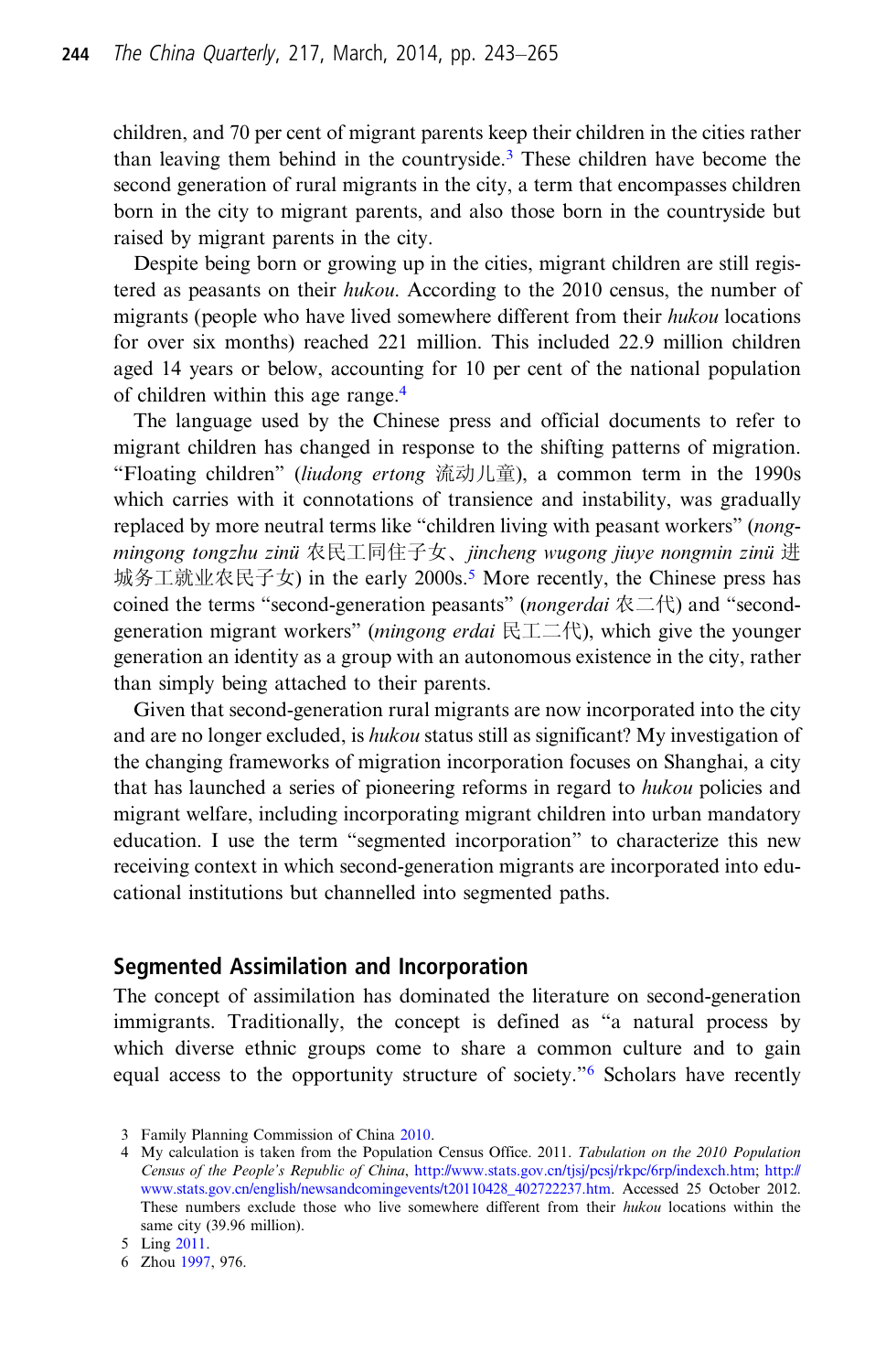challenged such views of linear assimilation by developing new conceptual tools to explore the complexity of immigrant adaptation and incorporation.

According to Portes and his colleagues, the central question is no longer "whether the second generation will assimilate to American society," but rather "to what segment of that society it will assimilate."<sup>7</sup> The heterogeneity of assimilation outcomes can be explained by the "modes of incorporation," which consist of the "contexts of reception" defined by the policies of the host government, the conditions of the labour market, the values of the receiving society, and the characteristics of the co-ethnic community. Certain receiving contexts create vulnerability to "downward assimilation" for immigrant youth, for example where the policies of the receiving government lean towards exclusion or passive acceptance, and the labour market is bifurcated and lacking in mobility ladders for immigrants.<sup>8</sup>

Other scholars have reformulated the concept of assimilation to see it as a process of boundary negotiation and reconstitution. Alba and Nee define assimilation as the "decline of an ethnic distinction and its corollary cultural and social differences."<sup>9</sup> Alba also argues that the nature of the ethnic boundary – as "bright" or "blurry" – would shape the various processes involved in the incorporation of second-generation immigrants. When the boundary is "bright," assimilation is likely to take the form of boundary crossing, such as conversion or naturalization. When the boundary is "blurry," individuals may negotiate with ambiguous locations with respect to the boundary and develop hyphenated or intermediate identities.<sup>10</sup>

The above literature has inspired my research of Chinese rural-to-urban migration. However, I prefer to use the term "incorporation" instead of "assimilation" to underscore the institutionalized nature of hukou boundaries. I propose that it is necessary to distinguish the processes of institutional incorporation (the redistribution of rights, resources and opportunities) and *cultural incorporation* (the recognition of difference between host and immigrant). I have coined the concept "segmented incorporation" to describe how the above two processes, often operating in different domains and involving boundaries of distinct natures, result in various modes of incorporation and segmented paths for the second- generation migrants. My analytic framework, as demonstrated in [Figure 1,](#page-4-0) views segmented incorporation as a social space (field) structured by the coordinates of institutional incorporation (towards equality or deprivation) and cultural incorporation (towards differentiation or assimilation). The four quadrants denote various combinations of institutional and cultural boundaries.

The distinction between institutional and cultural incorporation is critical in the case of China. The barriers to adaptation faced by Chinese migrants are

<sup>7</sup> Portes, Fernandez-Kelly and Haller [2005](#page-22-0).

<sup>8</sup> Portes and Zhou [1993.](#page-22-0)

<sup>9</sup> Alba and Nee [2003](#page-21-0), 11.

<sup>10</sup> Alba [2005.](#page-21-0)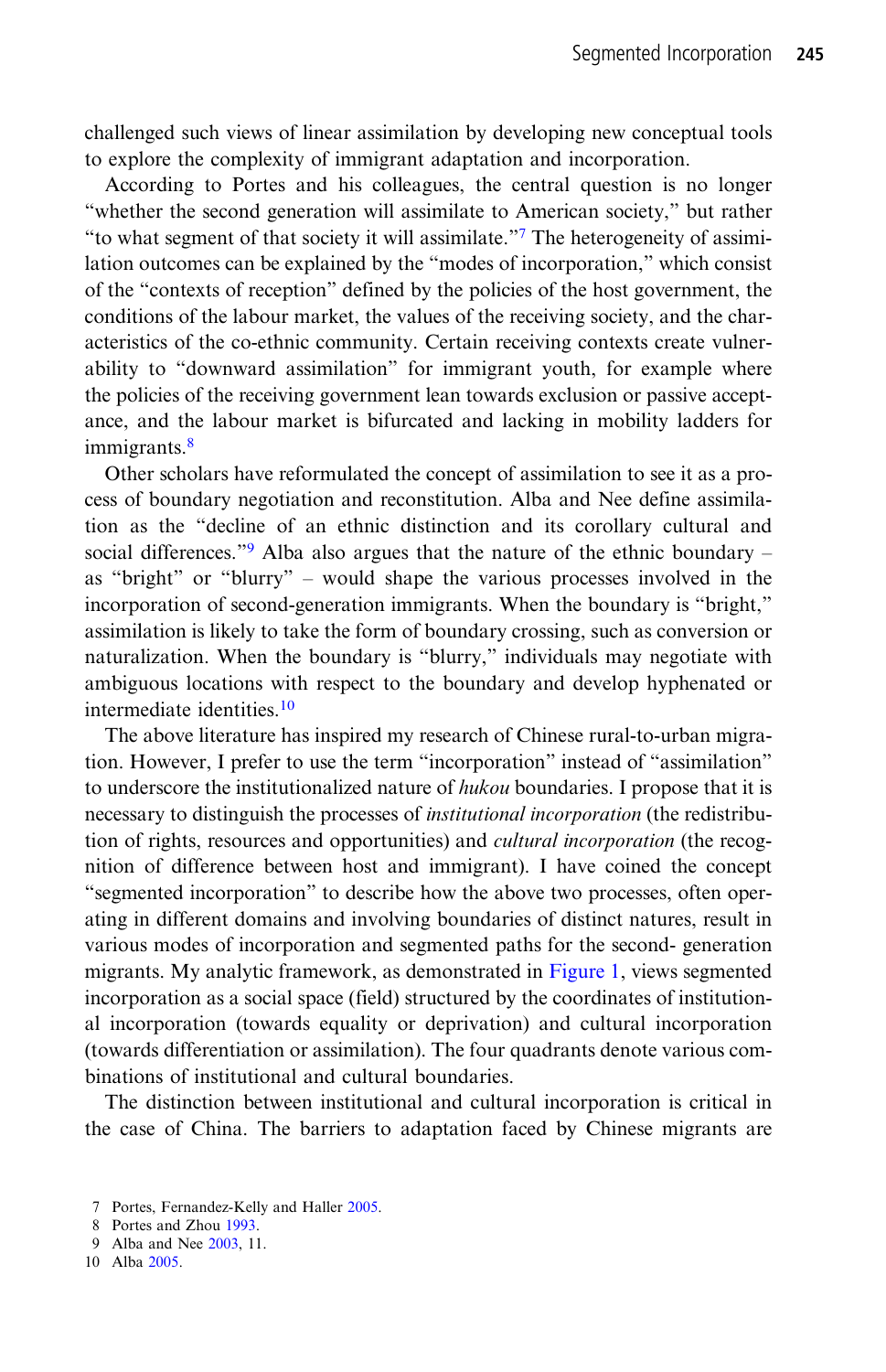

#### <span id="page-4-0"></span>Figure 1: Field of Segmented Incorporation as an Analytic Framework

[Cultural Incorporation]

two-fold: institutional exclusion and systematic marginalization based on their lack of a local hukou, and cultural prejudices and discrimination built on the back of the urban–rural divide. The boundary between urbanites and migrants in China has a dual nature that appears to be contradictory: it is a "bright" boundary because hukou classification involves unambiguous institutional categories enforced by the state; yet the boundary also appears "blurry" because urbanites and migrants share racial and cultural similarities.

Most rural migrants are Han Chinese with the same racial origin and national citizenship as urban residents. The quasi-ethnic divisions between them are therefore based on regional identities defined by native place. Honig's study on the labour migration of the Subei 苏北 people in Republican-era Shanghai has demonstrated that such "ethnicity" does not involve inherent traits that people are born with, but involves a social and historical process of constructing boundaries between groups of people in specific contexts.11

In the Communist period, regional boundaries were further consolidated by the hukou system. It is important to note that a hukou is categorized based on two related parts: one's regional location (local vs. non-local) and one's socio-economic eligibility (agricultural or non-agricultural).<sup>12</sup> The so-called

11 Honig [1992](#page-22-0).

<sup>12</sup> Chan, Kam Wing, and Buckingham [2008](#page-22-0).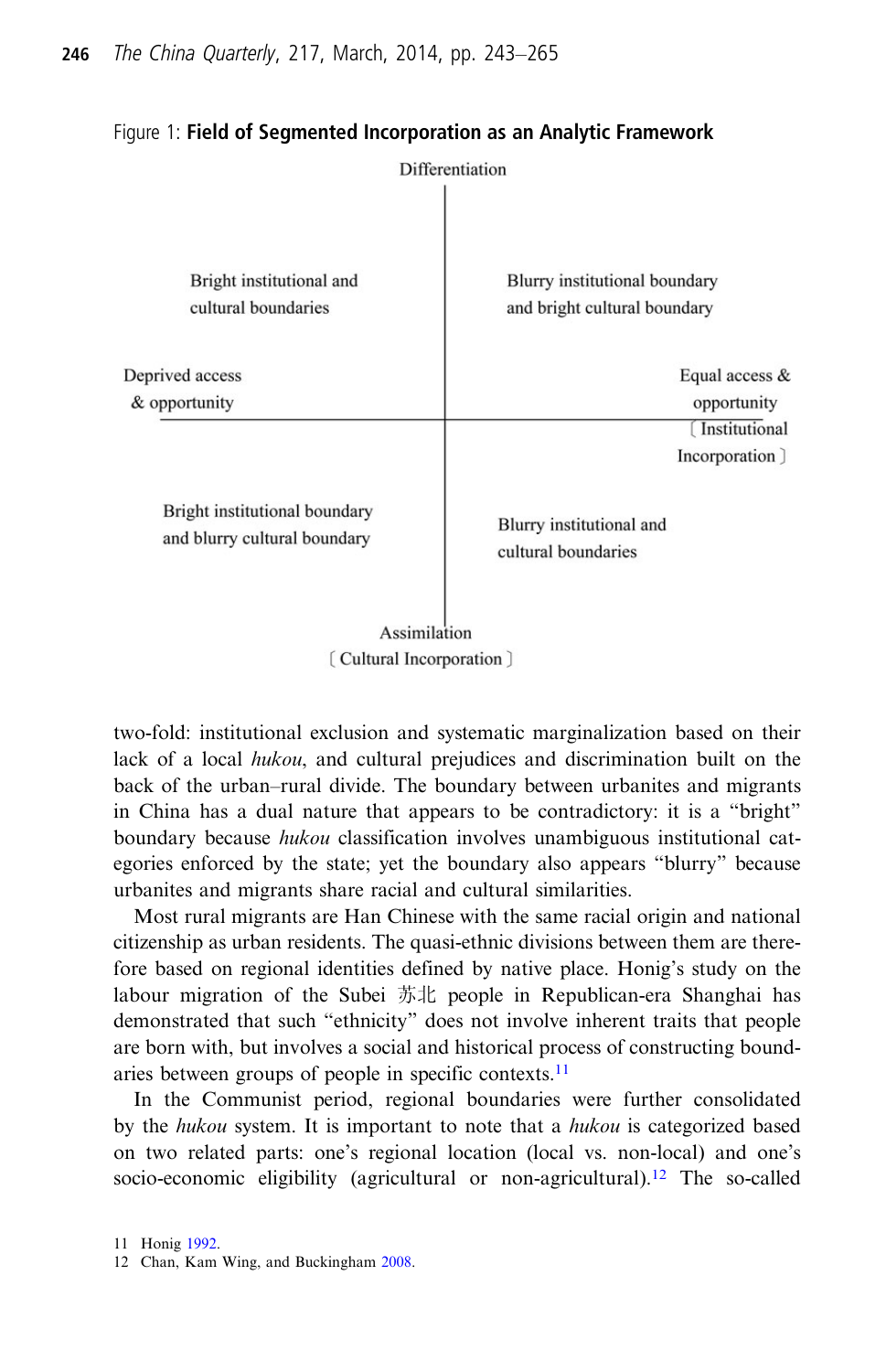Shanghainese population actually contains vast heterogeneity: for instance, many Shanghainese are descendents of Subei immigrants, and some only converted their agricultural hukou during the recent nongzhuanfei 农转非 (transferring agricultural to non-agricultural hukou) reform. They nevertheless share a common institutional membership, the boundary of which is marked by the exclusion of non-hukou migrants.

Despite the rigid categorization of institutional membership, the fuzzy boundary between urbanites and migrants is subject to symbolic struggle by which the dominant group mobilizes cultural and discursive resources to naturalize the fabricated status hierarchy. In Republican Shanghai, the locals turned the Subei label into a class metaphor connoting poverty and backwardness. Similarly, in the post-reform era, the institutional exclusion of non-*hukou* migrants is justified by the powerful discourse on *suzhi* 素质 (personal quality) that marginalizes peasants as the underclass for their alleged lack of cultivation.

This article focuses on education as a major institution that defines the receiving contexts for second-generation migrants in urban China. Education is not only a means for individuals to cultivate human skills or cultural capital, it is also an institutional field highly regulated by the Chinese state and tightly coupled with the hukou policy. This article follows several lines of enquiry: how does the current policy regime incorporate migrant children in terms of the redistribution of educational resources and opportunities? How do urbanites and migrants negotiate cultural differences and social boundaries between them in the context of educational incorporation? How do educational institutions channel the future of second-generation migrants into particular segments and specific paths?

# Research Methods

Shanghai is an ideal site to study second-generation migrants for several reasons. First, family settlement is a common residential pattern among the city's rural migrants. They are employed across a wide range of job sectors and many of them live with their families in the city in rental property rather than in factory dormitories. Second, Shanghai has launched a series of reforms to improve the welfare of rural migrants. Most importantly, it is the first Chinese city to incorporate migrant children into public schools at the primary and secondary levels. Although a pioneer in the domain of educational incorporation, Shanghai is not an exceptional case: many other Chinese cities have gradually introduced similar measures in order to comply with State Council policies.<sup>13</sup>

In the summers of 2009 and 2010, I located migrant families in a village in Baoshan 宝山 district in northern Shanghai. I interviewed 84 people from 44

<sup>13</sup> The relevant policies for Beijing and Wenzhou were reported in Magazine.caixin.com. 2012. "Liudong de jiaoyu" (Mobile education), 13 August, [http://magazine.caixin.com/2012-08-10/100422466.html.](http://magazine.caixin.com/2012-08-10/100422466.html) Accessed 18 August 2012. See Ren and Yang [2012](#page-22-0) for the cases of Beijing, Shenzhen and Hefei.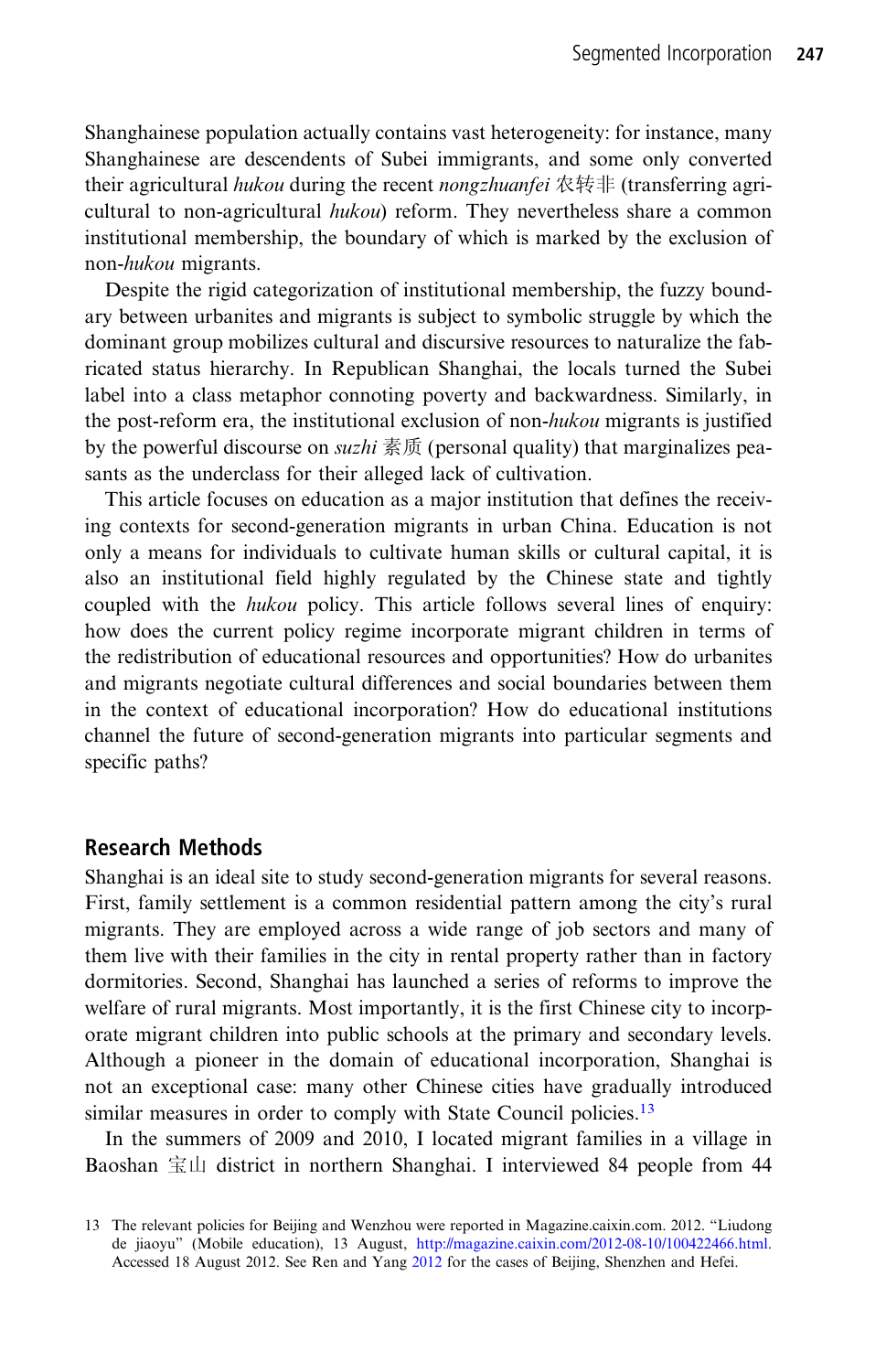families, including 40 women and 44 men. Thirty-six informants belonged to the second generation. Although I was unable to gain access to observe classes at public schools, I did conduct interviews with teachers, migrant-worker school administrators, employers, and NGO staff members. I also collected relevant statistics, news and opinions on internet forums.

# Hukou Policy Reform in Shanghai

Shanghai has accommodated a fast-growing population of non-hukou migrants in the reform era: in 1986, the migrant population numbered 1.55 million, by 1993 it had grown to 2.6 million, it reached 3.9 million in 2000, and 8.98 million in 2010.<sup>14</sup> The 2010 census revealed that two out of five residents in Shanghai have a non-local hukou.<sup>15</sup> Shanghai's government, famous for its fiscal and administrative capacities, has implemented a series of new policies to reform the hukou system. In 1994, Shanghai ran a pilot scheme of "blue-stamp" (lanyin 蓝印) hukou to attract the moneyed and the skilled from other provinces. In 2002, Shanghai replaced the blue-stamp *hukou* with "talent" (*rencai*  $\lambda$  $\bar{x}$ ) residence permits to attract migrants with higher education levels and special talents.16 In 2009, the city further opened the gate by granting talented migrants "naturalization." A point system was established to evaluate the eligibility of migrant applicants for the granting of local hukou.<sup>17</sup> Shanghai launched this new "green card" policy to demonstrate its eagerness for competition and its determination to become a megacity of finance and trade.

It follows that peasant migrant workers are not eligible for the new permits on the basis of their lack of education and talent. However, their status and benefits have also improved in recent years. In 2007, Shanghai introduced a complex social insurance system for migrant workers, which covers occupational injuries, basic medical insurance, and retirement pensions. The city requires employers to buy comprehensive insurance for all migrant workers who hold a long-term residence permit and who have signed an employment contract. Although the migrants have improved protection and rights, they are still locked into a hierarchical scheme of social security that demonstrates "the institutionalization of differential citizenship."<sup>18</sup>

<sup>14</sup> Wang, Feng, Zuo and Ruan [2002](#page-23-0); Shanghai Municipal Statistics Bureau [2011.](#page-22-0)

<sup>15</sup> Shanghai Municipal Statistics Bureau. [2011.](#page-22-0) "Shanghai renkou tezheng ji qushi" (The trends and characteristics of the Shanghai population), 21 September, [http://www.stats-sh.gov.cn/fxbg/201109/232633.](http://www.stats-sh.gov.cn/fxbg/201109/232633.html) [html.](http://www.stats-sh.gov.cn/fxbg/201109/232633.html) Accessed 4 November 2011.

<sup>16</sup> Shanghai.gov.cn. 2002. "Yinjin rencai shixing Shanghaishi juzhu zheng zhidu zhanxing guiding" (Temporary provisions for "Shanghai municipality residence permit system" for introducing talented persons), 30 April, [http://www.shanghai.gov.cn/shanghai/node2314/node3124/node3125/node3130/](http://www.shanghai.gov.cn/shanghai/node2314/node3124/node3125/node3130/u6ai1122.html) [u6ai1122.html](http://www.shanghai.gov.cn/shanghai/node2314/node3124/node3125/node3130/u6ai1122.html). Accessed 18 October 2012.

<sup>17</sup> An eligible migrant applicant must have held a Shanghai residency certificate, have been in the city's social security system for at least seven years, be a taxpayer, have obtained vocational qualifications at medium or high levels, have never violated family planning policies, have good credit and no criminal record. Qian [2010.](#page-22-0)

<sup>18</sup> Wu, Jieh-Min [2010.](#page-23-0)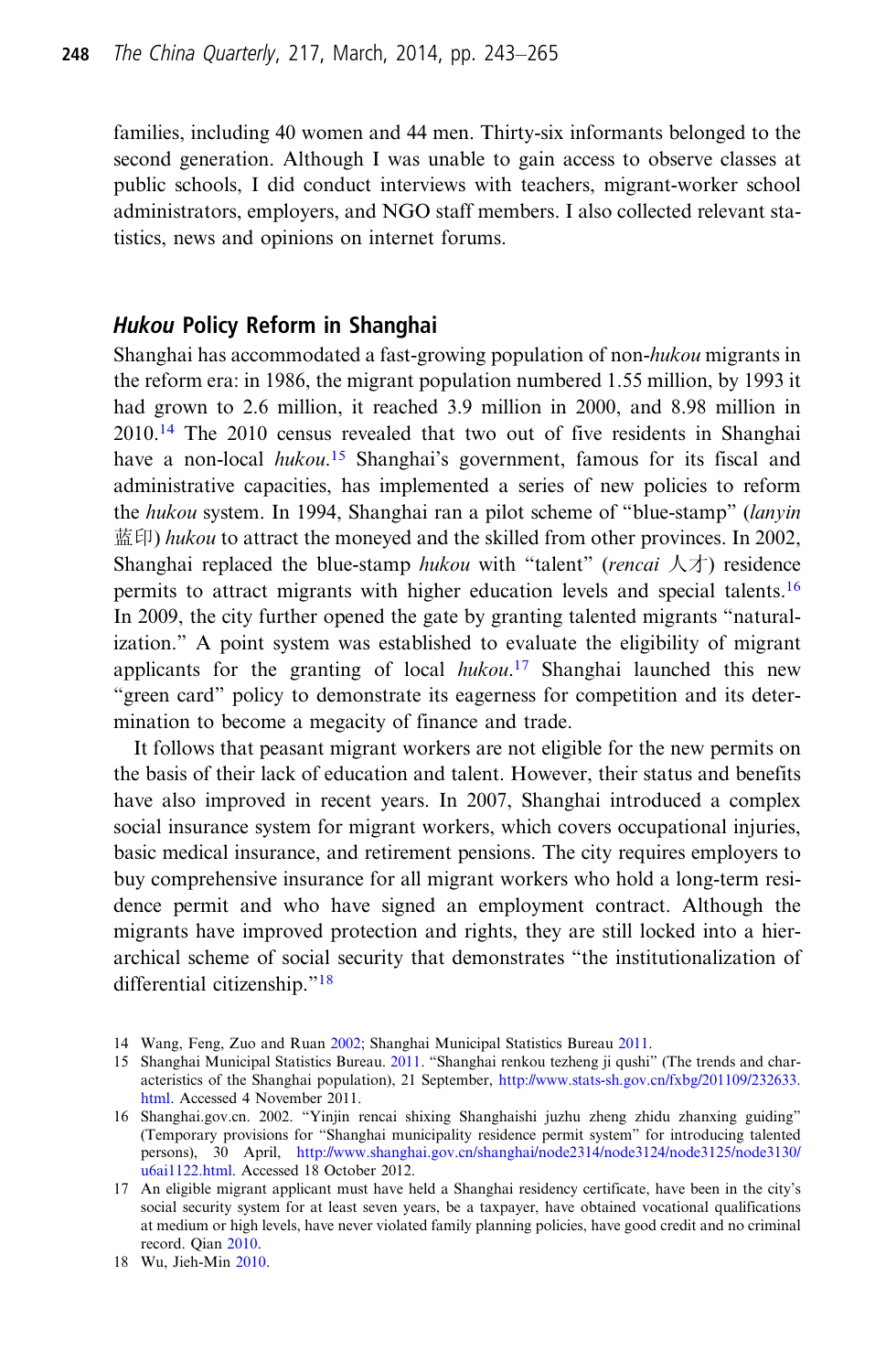In the 1990s, migrant children could only attend public schools if they paid exorbitant "sponsor fees" (800 yuan per semester). Instead, they enrolled in unlicensed peasant-worker schools. These were run by migrant entrepreneurs and offered a low standard of education and poor facilities. In response to rising public concern about the education of migrant children, Premier Wen Jiabao 温家宝 visited a peasant-worker school in Beijing in September 2003. He wrote on the blackboard: "Under the same blue sky, grow up and progress together."<sup>19</sup> Afterwards, a policy document issued by the State Council urged local governments to take responsibility for the provision of nine-year compulsory education for migrant children without charging discriminatory tuition fees.<sup>20</sup> In 2008, the State Council demanded that all host governments comply with the Compulsory Education Act, which was revised in 2006, and provide free and accessible compulsory education for all migrant children with valid documents.

# Institutional Incorporation in Education

Beginning in 2008, Shanghai launched a three-year campaign aimed at incorporating at least 70 per cent of migrant children into primary education, and 100 per cent into secondary education. In 2007, there were still 258 unregistered informal peasant-worker schools, but by the end of 2009, only 23 such schools remained. The rest were either shut down or transformed into private institutions with public subsidies (*minban gongzhu* 民办公助). The government approved the applications of 151 schools to become registered schools that would only admit migrant students.<sup>21</sup> These schools were founded via one of three ways: first, those schools whose facilities and qualities met the standards stipulated by the government received state funding and became registered institutions; second, the government bought out some schools and reassigned the management; and third, the government introduced funding and personnel to establish new schools. A school can receive a public subsidy ranging from 2,000–5,000 yuan (varying by year and district) for the enrolment of each migrant student. Students do not have to pay tuition fees but they are still responsible for their own stationery, uniforms and field trips.

In addition to migrant-specific schools, public and private schools in Shanghai are legally obliged to accept migrant children without charging sponsor fees. Based on official statistics, the proportion of migrant children admitted to public schools rose from 49 per cent in 2005 to 69 per cent in 2009; the proportion of migrant children attending unlicensed peasant-worker schools dropped from 51 per cent to 3 per cent; and, in 2009, 28 per cent of migrant students were placed in state-subsidized private schools for migrant students.

21 Shanghai City Committee [2009](#page-22-0).

<sup>19</sup> All quotes are translated by the author from Chinese.

<sup>20</sup> Gov.cn. 2003. "Guanyu jinyibu zuohao jincheng wugong jiuye nongmin zinü yiwu jiaoyu gongzuo de yijian" (Opinion regarding the further improvement of compulsory education for peasant workers' children), [http://www.gov.cn/ztzl/ywjy/content\\_470391.htm.](http://www.gov.cn/ztzl/ywjy/content_470391.htm) Accessed 17 October 2012.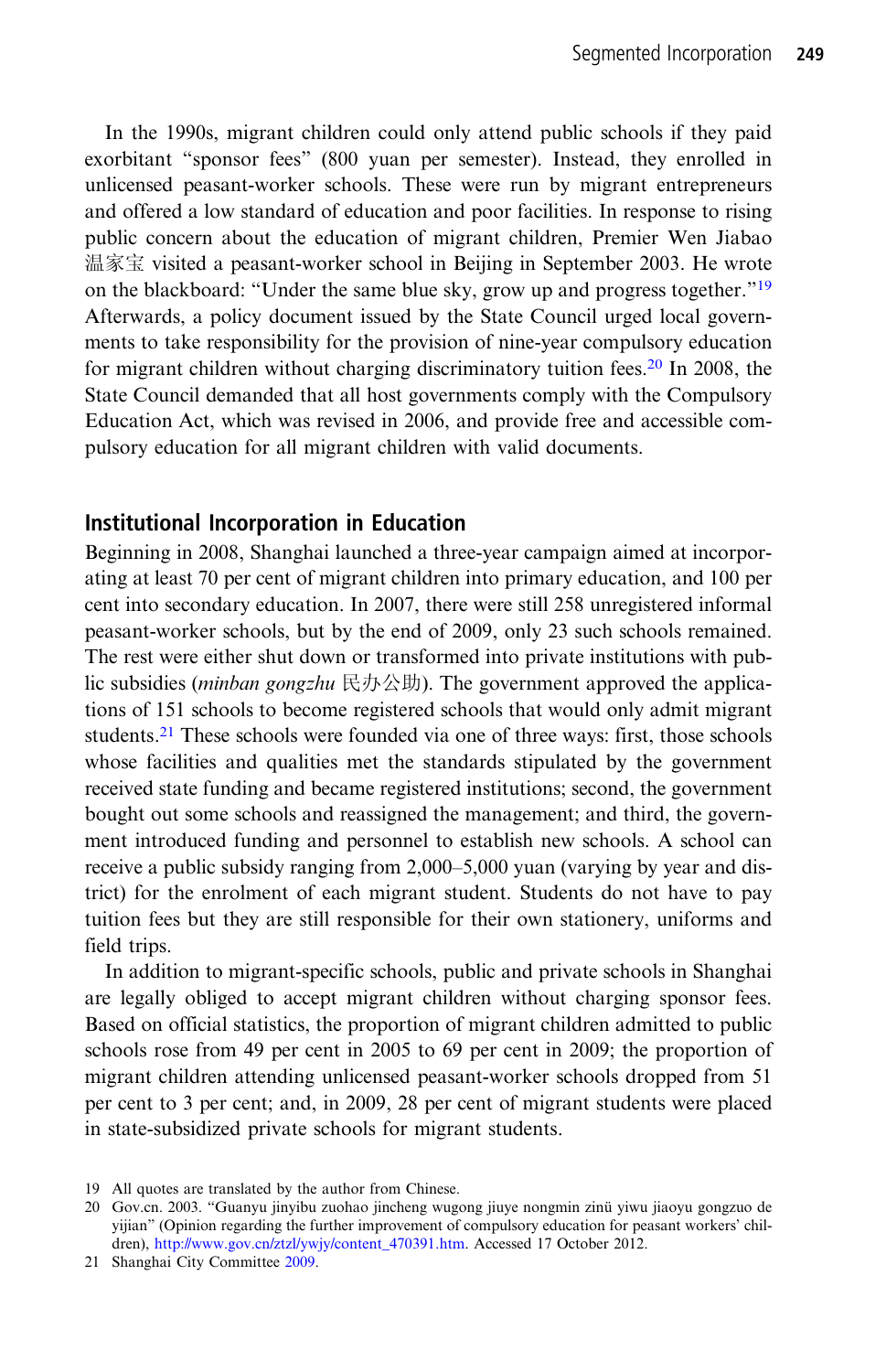



The number of migrant children enrolled in public schools rose to 538,000 in 2012, including 391,000 in primary school and 147,000 in junior high school. The coverage rate was reported to be as high as 97 per cent.<sup>22</sup> However, the official reports of the Chinese government have a tendency to exaggerate success and should be taken with a grain of salt. For instance, the denominator of the ratio, the population of migrant children aged between six and 14 years old in Shanghai, is underestimated. Migrant children under 16 are not legally required to register as temporary residents, and only a small proportion of migrant children born in urban areas have their births registered. Statistics about migrant populations, often incomplete and sometimes unreliable, only touch on the surface. In the following, I draw on interviews and field observations to explore how this policy reform affects everyday school life, and whether migrant children are fully incorporated into the urban education system or are channelled into segregated space and segmented paths.

#### Spatial segregation

Spatial practices, such as access to and use of public space, manifest the symbolic marginality of peasant migrants in Chinese cities.<sup>23</sup> The spatial allocation of migrant students in public schools also demonstrates the politics of inclusion and segregation – the urban–rural boundary is spatially embodied as porous or rigid for various groups of migrant students. Migrant children in the first grade, who are perceived to have not come under the negative influence of peasant-migrant schools, are usually placed in mixed classes and mixed schools. However, older students who have transferred from peasant-worker schools tend

<sup>22</sup> Shanghai Normal University Tao Xing Zhi Research Center [2013](#page-22-0).

<sup>23</sup> Zhang [2001;](#page-23-0) Woronov [2004](#page-23-0).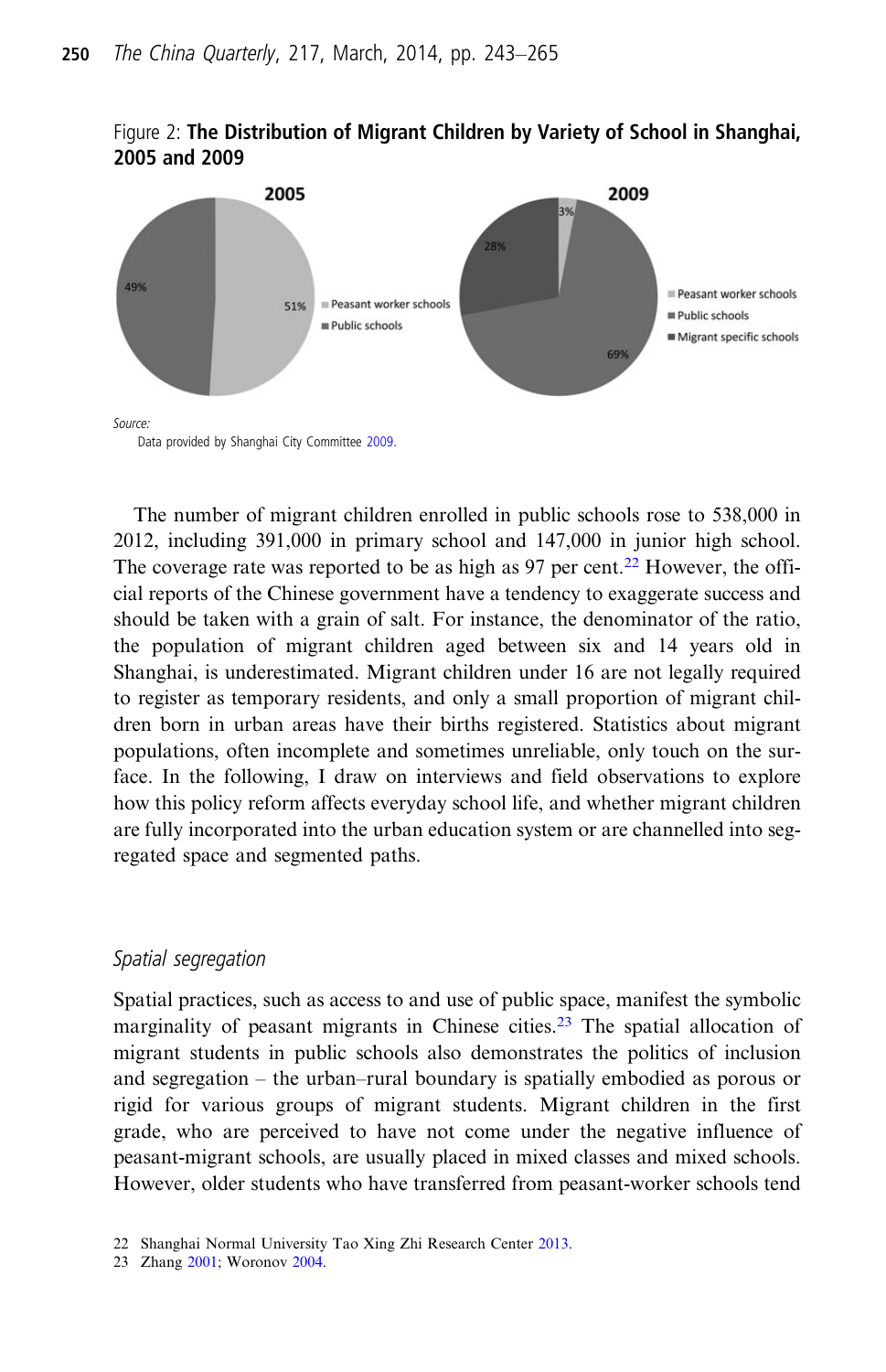

#### Figure 3: The Concession Model

to be placed in separate classes, located on different floors or in different buildings from the local students, or are even placed in separate schools.

Spatial segregation is most tangible in examination-oriented junior high schools. A Chinese newspaper article in 2010 chronicled the admission of migrant children in a junior middle school in Shanghai.<sup>24</sup> In this school, migrant and local students were completely segregated – not only were they placed in separate classes, but they even used different doorways to enter the campus, wore uniforms of different styles, and had different timetables so that the students would not mingle during class breaks. In short, despite attending the same school, local children avoided all interaction with migrant children.

This school embodies what I call "the apartheid model." Spatial segregation at other schools takes place more subtly, following what I term "the concession model." Zhou was a fifth grader, born in Shanghai to parents from Jiangxi. His dream for the future was to become a professional athlete like the ones he had seen in the 2008 Beijing Olympics. He had recently been transferred from an unlicensed peasant-migrant school to a local primary school that was newly opened in 2009. This school, along with many other state-subsidized migrantspecific schools, "borrowed" part of the campus belonging to a local primary school. Zhou drew a picture for me to demonstrate the layout of the campus, which I represent in Figure 3.

I asked Zhou what he thought of Shanghai children. He answered, "I don't know. We never play with them." "Even in the playground?" I asked. "Yeah, our teacher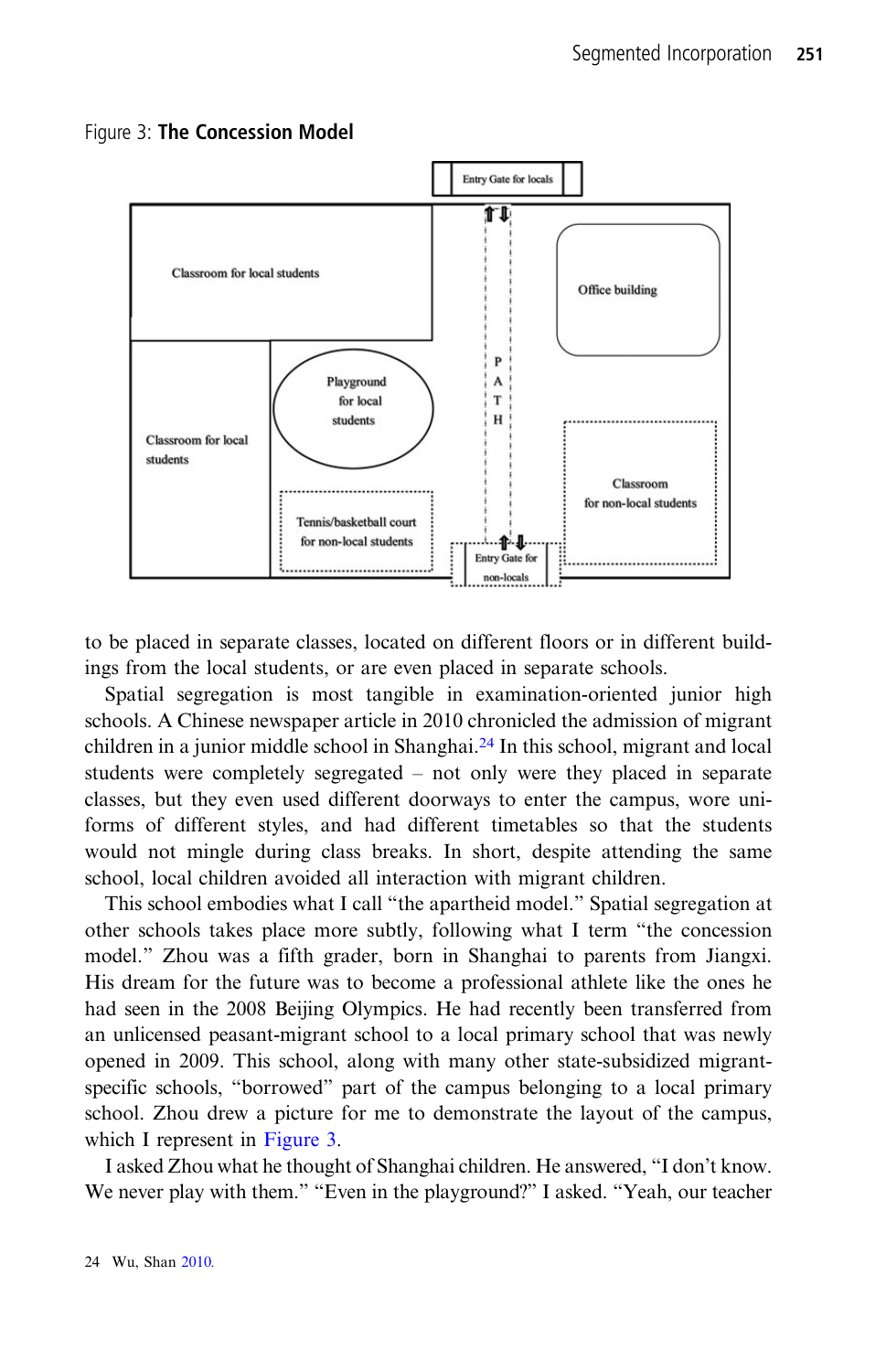said we should not play there… Their half is bigger and they have many facilities there. They play some kind of ball game, I don't know what it is," said Zhou, sounding slightly envious. I probed further: "Can you play there if nobody is around?" "No." "Why not?" "I don't know. You have to ask my teacher." He answered as if the question had never occurred to him. I wondered how the rule played on the other side: "Can they come to your court to play?" He answered in a taken-for-granted tone: "Yes they can. It was theirs, anyway." "Can you tell who is a Shanghainese and who is a *waidiren* 外地人 (people from outside locales)?" "Sure, you can tell right away. Our faces are dark; theirs are white."

Despite sharing the same campus, visible walls and invisible fences, reinforced by school rules, divided local and migrant students. These boundaries substantiate the inferior status of migrant newcomers; the skin colour bar in the playground embodies class distinctions as well as the urban–rural hierarchy. Migrant students were confined to the leased territory, with second-class facilities, equipment and resources. Their teachers, many of whom had transferred from closed-down peasant-worker schools, received substantially lower salaries than the teachers at regular public schools.

#### Barricades to institutional incorporation

Why has spatial segregation, sometimes as extreme as in the cases described above, been set up to divide local and migrant students? Some school administrators defend their segregation measures, claiming that they are put in place with the good intention of "protecting migrant children's self-esteem."<sup>25</sup> More importantly, they face pressure from local parents who request that local and migrant children are taught in separate classes. Some parents choose to transfer their children elsewhere when they learn that their school has admitted a substantial number of migrant children.<sup>26</sup> Despite policy reforms to open educational opportunities up to migrant children, anti-rural prejudices in the receiving society persist and obstruct the equal distribution of resources and opportunities.

The exclusionist attitudes of parents and school administrators are rooted in institutional contexts. First, the one-child policy heightens urban parents' anxieties about their precious singletons' futures and causes them to be calculative about educational investment and reward. Second, China's education system is fiercely competitive and examination-oriented. Schools are desperate to improve the academic performance of their students because premier schools can demand higher donations and school-selection fees<sup> $27$ </sup> from parents. Teachers' bonuses are also contingent upon their students' scores.<sup>28</sup> Migrant students are assumed to be academically inferior, especially those who have transferred from peasant-worker

<sup>25</sup> He [2007.](#page-22-0)

<sup>26</sup> He [2007;](#page-22-0) Gu [2011](#page-22-0).

<sup>27</sup> Parents pay selection fees to get into elite schools in neighbourhoods other than their own or to buy points to enter higher ranked schools.

<sup>28</sup> Chan, Aris [2009.](#page-22-0)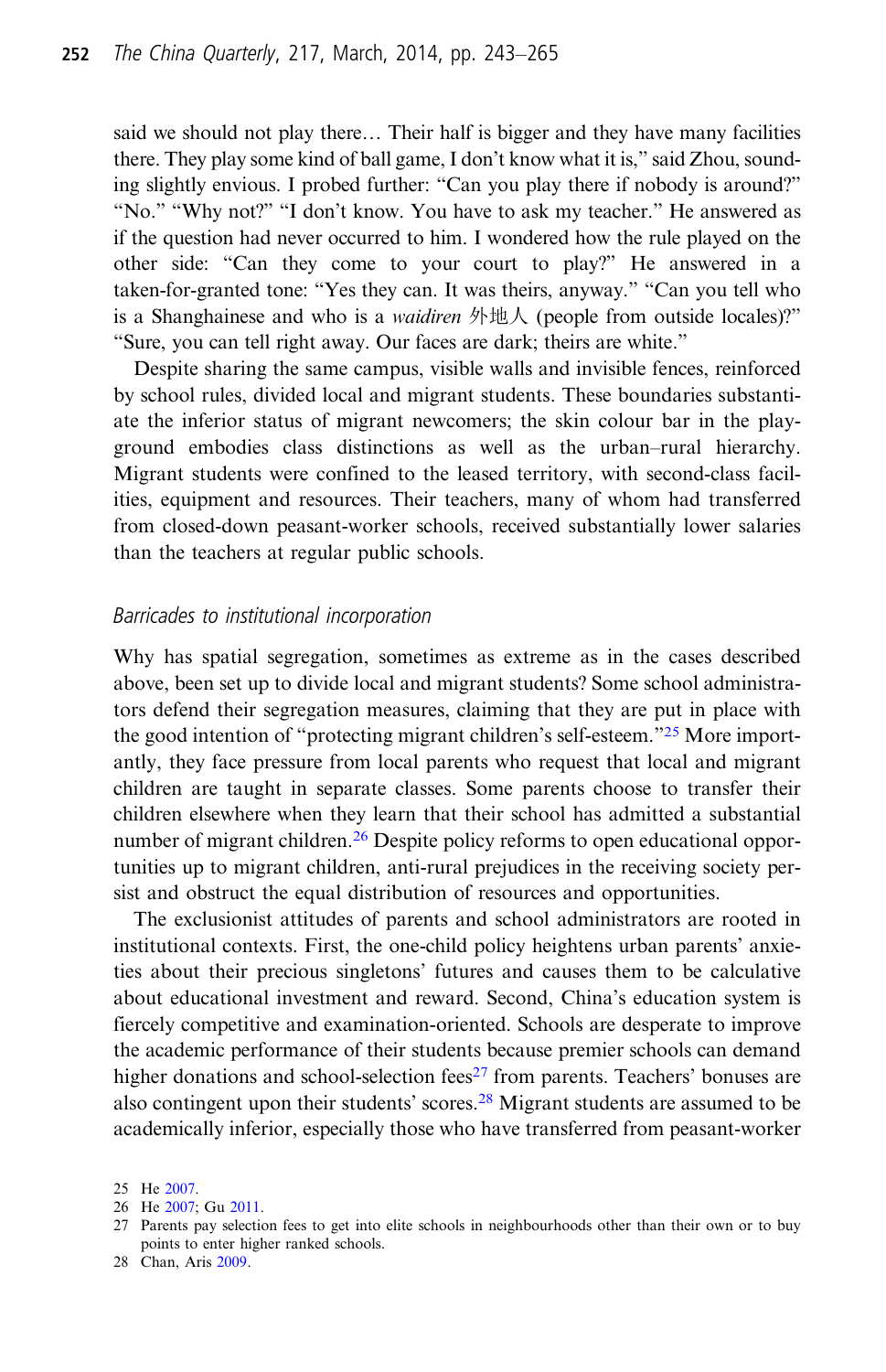schools. Parents view schools that accept a substantial number of migrant students as being compromised and disadvantaged in the competitive race for results.

The host governments, out of concern for budgets and migrant inflows, also install invisible barriers that limit the educational access of migrant children. Until the requirement was somewhat relaxed in 2011, Shanghai used to request five or six documents in order to assess the eligibility of migrant children for urban education.29 Beijing and many other cities continue to solicit documents such as a city residency permit, proof of parents' employment and residence in the city, proof of peasant identity (household registration certificate), a child's birth certificate, and sometimes planned birth certificate (*jihua shengyu zheng* 计划生育证).30 Such bureaucratic barricades disqualify a large proportion of migrant children: labour contracts are rarely drawn up for the casual jobs held by migrant parents, and rental agreements are also hard to obtain considering the precarious living conditions of most migrants households. Furthermore, owing to the restrictions of the one-child policy, births of migrant children in the cities are often not registered. So it follows that, given the fact that many unregistered peasant-worker schools have already been shut down, these "black children" will be deprived of education opportunities in the city.

In addition, each school has a quota for the number of migrant children it will admit. Migrant parents have to seek out schools on their own and compete for available slots. It is especially difficult to gain entry to junior high school owing to the fact that, for migrant children, a student's registration at primary school is not linked to his/her registration at secondary school. Guanxi  $\hat{\pm}$   $\hat{\pm}$  (personal networks) is still a necessary prerequisite for getting into quality schools. It is difficult for migrant parents, who have little local social capital, to acquire the necessary information and navigate the process of school selection.

Residential segregation has also contributed to the persistence of educational inequality. Statistics from the Shanghai Population Census show a move towards gentrification from 1990 to 2000. Rural migrants now tend to live on the outskirts of the city. Before, newly arrived migrants gravitated to the central districts, but they later relocated to suburban areas. Urban renewal projects have contributed further to this trend because the city government demolished most of the shantytowns in central districts.31 Nowadays, migrant settlements are concentrated in suburban areas like Pudong 浦东, Minhang 闵行, Songjiang 松江, Jiading 嘉定

30 Ren and Yang [2012](#page-22-0).

31 Ma [2010](#page-22-0).

<sup>29</sup> In 2012, the provision of a Shanghai residency permit (valid for at least one year) and proof of employment and peasant identity were sufficient, according to Wap.sh.gov.cn. 2012. "Shanghaishi jiaoyu weiyuanhui guanyu 2012 nian benshi yiwu jiaoyu jieduan xuexiao zhaosheng ruxue gongzuo de shishi yijian" (Opinion of Shanghai municipal education committee regarding the execution of mandatory education admission in 2012), [http://wap.sh.gov.cn/nw2/nw2314/nw2319/nw12344/u26aw31060.html.](http://wap.sh.gov.cn/nw2/nw2314/nw2319/nw12344/u26aw31060.html) Accessed 23 October 2012.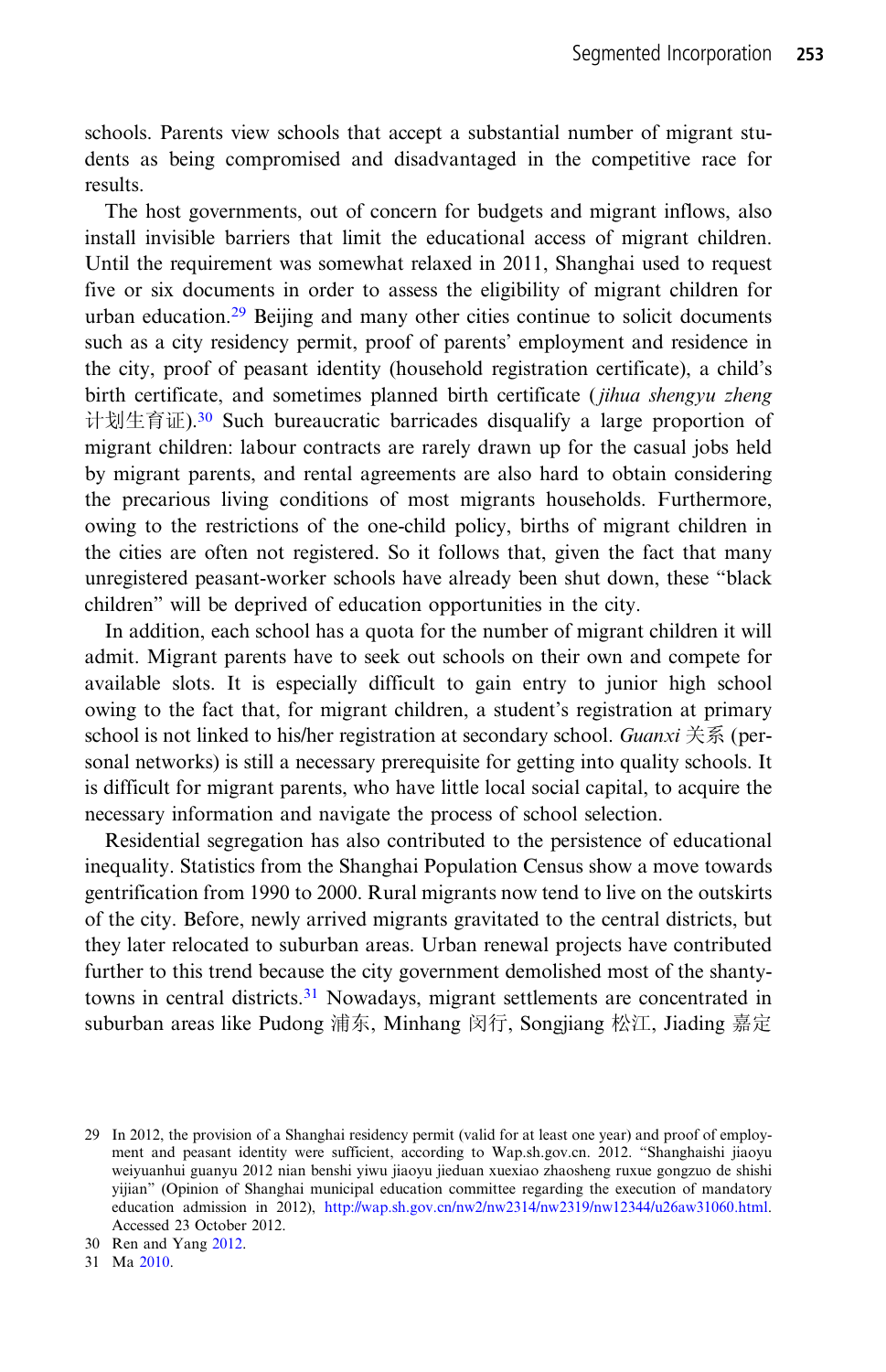and Baoshan,<sup>32</sup> where quality schools and educational funds are more limited than in central districts.

## Cultural Incorporation in the Classroom

Scholars have pointed out that the everyday term *suzhi* acts as a floating signifier to convey a variety of meanings: it marks rural migrants with the presumed lack of value and civilization, whilst urban middle-class children cultivate suzhi as a neoliberal strategy to achieve social and global mobility.33 This section explores the cultural incorporation of migrant children in school life, or more specifically, how the marker of *suzhi* has been used to denote cultural difference between urban and migrant children, and to differentiate between various groups of migrant children. The first part demonstrates that social segregation continues to operate in an institutional incorporated classroom. The second part shows that urban educators and citizens impose suzhi cultivation as a means to distinguish between migrant children who are deemed worthy or unworthy.

#### Social segregation

In schools where local and migrant children are taught together in the same class, there still remain invisible yet tangible social boundaries to divide them. Tang, born in a village in Anhui, moved to Shanghai at the age of three. Her dream is to become a TV presenter and she believes that Shanghai is the only place where that dream can be realized. Tang is an eloquent speaker and speaks beautiful Mandarin. She can speak only a little Anhui dialect because her parents intentionally speak Mandarin at home to prevent their children from developing a hometown accent, which is considered vulgar. In 2008, after her graduation from a migrant primary school, Tang passed an exam to enter a local junior high school which only admitted a select few migrant children. Although her excellent school record earned her admittance, she was asked to register again for the sixth grade. She was excited, and yet nervous, about the new opportunity of joining local students at school. She recalled her thoughts when the school term began:

I was thinking that the Shanghai children must be good; they must sit tight and always raise their hands before talking in class; they must behave well at recess; they must listen to the teacher; and they probably have beautiful handwriting. They are students from Shanghai schools – they must be different and very, very good. I was thinking, oh, I have to study harder; otherwise I would lag behind from them. So, I borrowed books and I took extra lessons. I even bought a dictionary for this! But, when I went to the school, I changed my mind completely. Their writing is worse than mine; they are real crazy, fooling around and fighting with each other; they don't behave in class, just sit there lazily or yelling "Me, Me, Me," without raising their

33 Anagnost [2004.](#page-21-0)

<sup>32</sup> Shanghai Municipal Statistics Bureau. [2011.](#page-22-0) "Waishengshi laihu changzhu renkou fazhan xianxiang ji techeng" (The phenomenon and characteristics of migrant population in Shanghai), 23 September, <http://www.stats-sh.gov.cn/fxbg/201109/232741.html>. Accessed 4 November 2011.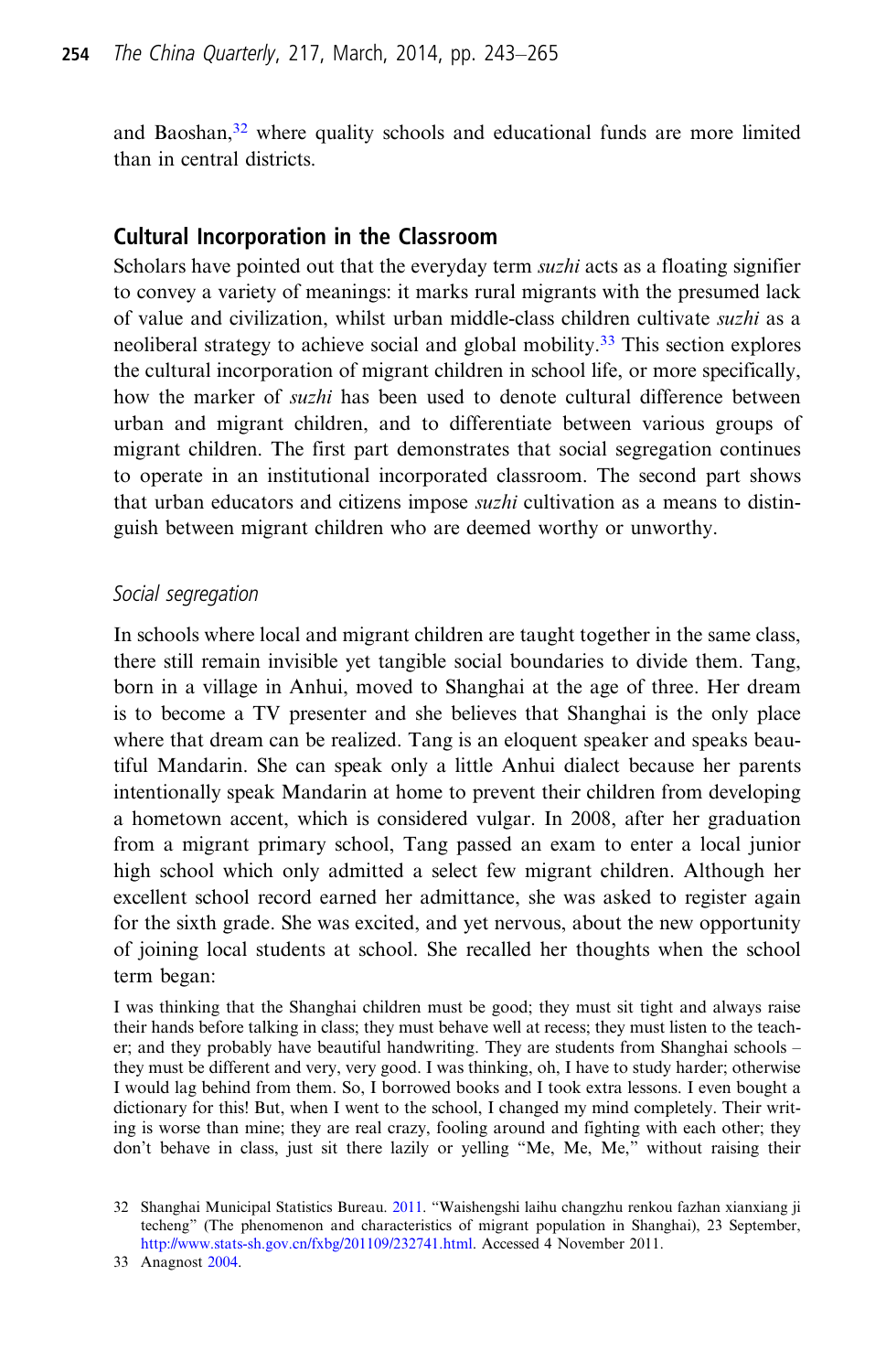hands at all! The class is such a mess! I was very confused at that time and felt very uncomfortable because this was not what I imagined. I thought Shanghai kids are good students, they must study hard and I must learn from them. But actually, they are not good at all.

Writing proper Chinese characters, speaking standardized Mandarin, having the correct posture when seated at the desk and being polite towards teachers are considered essential embodiments of suzhi in the civilizing mission advocated by the Chinese government in recent decades.<sup>34</sup> I asked Tang where her idealized images of Shanghai students came from. She said, "Teachers at peasant-worker school often told us." Some of the teachers were rural migrants themselves, who had tried to encourage the migrant pupils' competitive spirit; others were retired local teachers who unconsciously delivered the message that local students were superior to rural migrants.<sup>35</sup>

The reality check Tang experienced at her new school involved more than naughty urban children. She also encountered hidden fences that prevented her from fitting in with the local crowd:

It seems that we waidiren are not as rich as them, so they like to hang out with locals. Every time we go out, locals and *waidiren* group separately... I watch them saying to each other, "let's go out." They never ask us waidiren. I hear them saying how much money they will bring and we have no such money.

Her classmates, the children of the new rich, like to compete with each other over the models of their computers, the size of birthday cakes, and the purchase of expensive footwear brands. Tang, on the other hand, has no computer at home to help her with schoolwork. Urban youth not only view migrant children as an underclass without wealth and commodities, but also discriminate against them for being rural – and therefore uncivilized – "others," despite the fact that many of them were born and raised in Shanghai. "Some classmates call us country bumpkins (xiangbalao 乡巴佬)," said Tang. "To your face? How do you respond?" I asked Tang. She calmly answered: "Nothing. I just pretend I didn't hear it… I watch them like I am watching a play." Then she concluded, "Now I think *waidi* students are better. We have a common language. We are all waidiren. Nobody looks down at one another."

Tang's experience is shared by other migrant children. According to Xiong Yihan's study conducted in Shanghai, those migrant children who attend public schools together with local children experience discrimination and a low sense of worth because their teachers at public schools look down upon them and bestow preferential treatment on local students. Xiong even observed the unfortunate "ceiling effect" among some migrant children at mixed schools: these children believed that their future prospects were limited and gave up their studies.<sup>36</sup>

Tang has adopted a strategy of distance and alienation in response to the unfriendly and sometimes hostile manner of her Shanghai classmates.

<sup>34</sup> Kipnis [2011a.](#page-22-0)

<sup>35</sup> Lin [\(2011](#page-22-0)), who observed a suburban public school in Xiamen, also found that the teachers often reinforced a hierarchical and moral distinction between urbanity and rurality.

<sup>36</sup> Xiong [2010.](#page-23-0)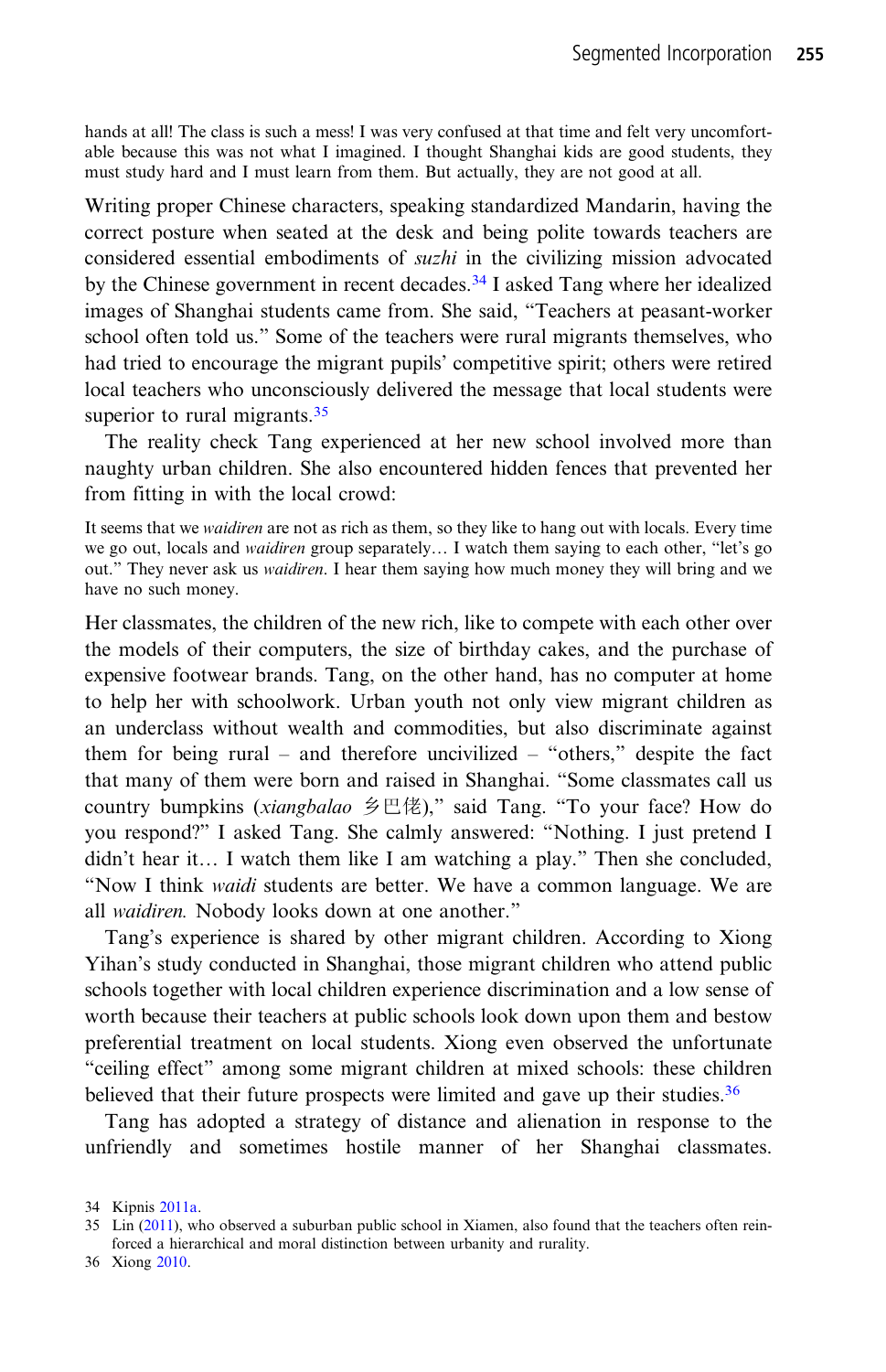Occasionally, she fights back by debating the definition of suzhi and cultural capital with them. For example, she told her fellow students: "You have KFC fried chicken and piano, but my father can play  $erhu \nightharpoonup E\ddot{=}$  (two-stringed Chinese fiddle) and kuaiban 快板 (traditional Chinese rap)!" Experiences like this have also allowed her to construct an identity of waidiren. In fact, rural migrants do not speak the same language but a variety of dialects. People from different provinces often discriminate against other groups and label them with negative stereotypes. Her phrase, "we have a common language," is metaphorical, referring to the position shared by all rural migrants, given the institutional and discursive contexts of marginalization and "otherization."

## Suzhi cultivation

In the summer of 2009, when the first wave of migrant children was admitted to urban schools, I attended an elementary school meeting held for peasant-migrant parents. Most parents were nervous. Many were wearing stained factory uniforms or soiled tank tops. They were in stark contrast to the school staff who were turned out in well-ironed skirts and make-up. The meeting began with an hour-long speech about the importance of suzhi. The dean complained about the uncivilized habits of some parents – arriving late, wearing slippers and talking loudly on campus. Then, she went on to impress upon them the importance of civilizing themselves, so that their children could cultivate good habits in learning, hygiene and courtesy. However, many of the "civilized habits" emphasized in the talk were vastly at odds with the actual living conditions of the migrant families. For example, the dean urged them to clean their bathrooms on a regular basis (most of them have no private bathrooms in their rental rooms) and asked them not to wear work outfits to school meetings (assuming that they would have weekends off, like most urban residents).

Peasant parents are regarded as uncivilized and it is thought that their rural upbringing renders their bodies and minds unsuited to urban lifestyles. Migrant children are stigmatized as being unclean, and are associated with poverty, backwardness and rurality. Some parents who had children attending local kindergartens told me that their children were asked to have a medical check-up or vaccines after returning to school from a vacation in the countryside. The purpose was to avoid the spread of contagious diseases, which urbanites assume to be prevalent in the "filthy" countryside. Surprisingly, these parents do not object to such requests or consider them discriminatory. Rather, they agree with urban residents that some caution about the sanitary conditions in the countryside is necessary for the protection of their urbanized offspring. Some parents encourage children to discard apparent markers of cultural differences associated with their hometown, especially dialects and accents. Some are proud that their children not only speak standardized Mandarin, but have also developed some literacy in the Shanghai dialect.

After the implementation of the educational incorporation policy, many urban parents in Shanghai voiced their objections. A letter written by a "Shanghai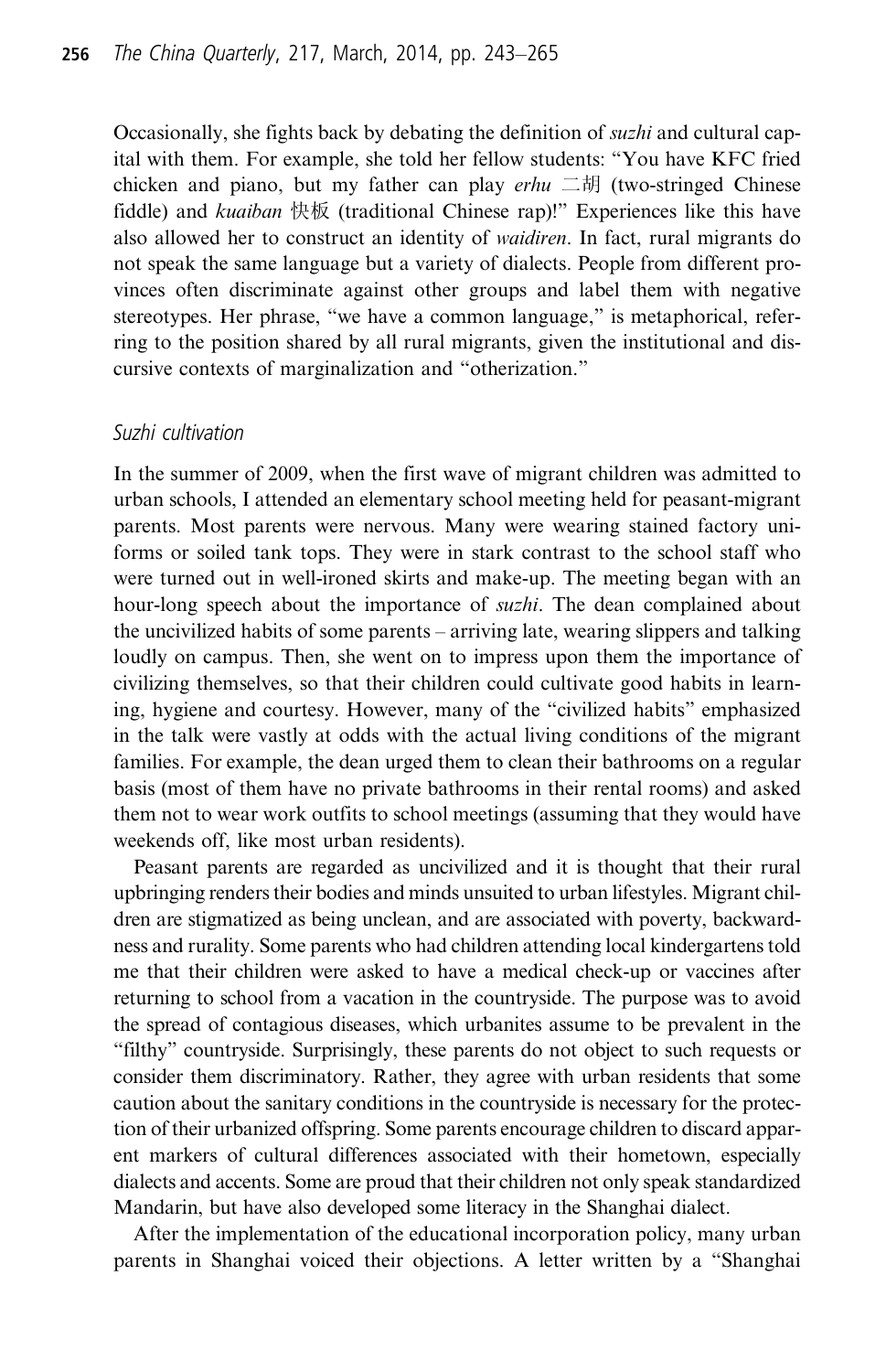mother" and addressed to the mayor has been widely circulated on the internet. The letter says, "Shanghai citizens in general have obeyed the one-child policy. Do you think it is fair for us to compete [for educational resources] with the wider population from outside provinces who have three or four children in a family?" The writer concludes by suggesting that, first, those migrants with a high-level of education and one-child certificates should be allowed to enrol in public schools if they pay taxes and own a residential property locally, and second, the government should establish new migrant-specific schools to accommodate all other migrant children. These suggestions support spatial segregation for migrant children with the exception of just a few selected families – those with education, talent, money and a single child.

On the Shanghai-based popular internet forum, KDSlife, some urban users complain about *waidiren*<sup>37</sup> taking over space and resources, and contributing to the rise in crime and unemployment. Zhang Li describes this phenomenon as the "cultural logic of migrant criminality:" "displaced people who cross spatial and social boundaries tend to be regarded as a source of danger and social pollution."<sup>38</sup> Moreover, urbanites often use denigrating terms like "over-birth guerilla" (chaosheng youjidui 超生游击队) when criticizing rural migrants for surpassing their birth quotas. These narratives justify the segregation of migrant children, based on the alleged contrast in the contribution urbanites and peasants make to China's bio-political regime: unlike urban parents, rural migrants not only overlook their patriotic duty to comply with the national policy of reducing the quantity of the population, but also fail to instil in their many children the improvement of quality.

Some township governments have sponsored after-school programmes for migrant children in recent years. When I visited one of them, the teacher told me that, in addition to academic subjects, their curriculum covered the cultivation of hygienic habits, manners, and mental ability. She described the major obstacle to the education of migrant children: "The most difficult thing to change is their learning aptitudes. They lack the capacity of self-management. They are too wild." It is important to note that this after-school programme only accepted first-year students who had registered in public schools. Teachers and administrators considered these younger children to be more "assimilatable" on the grounds that they had not been exposed to unlicensed peasant-worker schools.

Despite the official categorization of peasantry, second-generation migrants born in the city have little experience of their rural hometowns. Young children often become sick when they visit their hometowns because their bodies are unused to the local climate or living conditions (shui tu bu fu 水土不服). Out of concern for the safety of their children, some parents take buckets of filtered

38 Zhang [2001,](#page-23-0) 140–41.

<sup>37</sup> The forum participants were using "WDR" as shorthand for *waidiren*, but when forum administrators began removing remarks with the term WDR, which were often discriminatory, people began using "*vingpan*" (hard drive) in association with the hard drive brand, WD (Western Digital).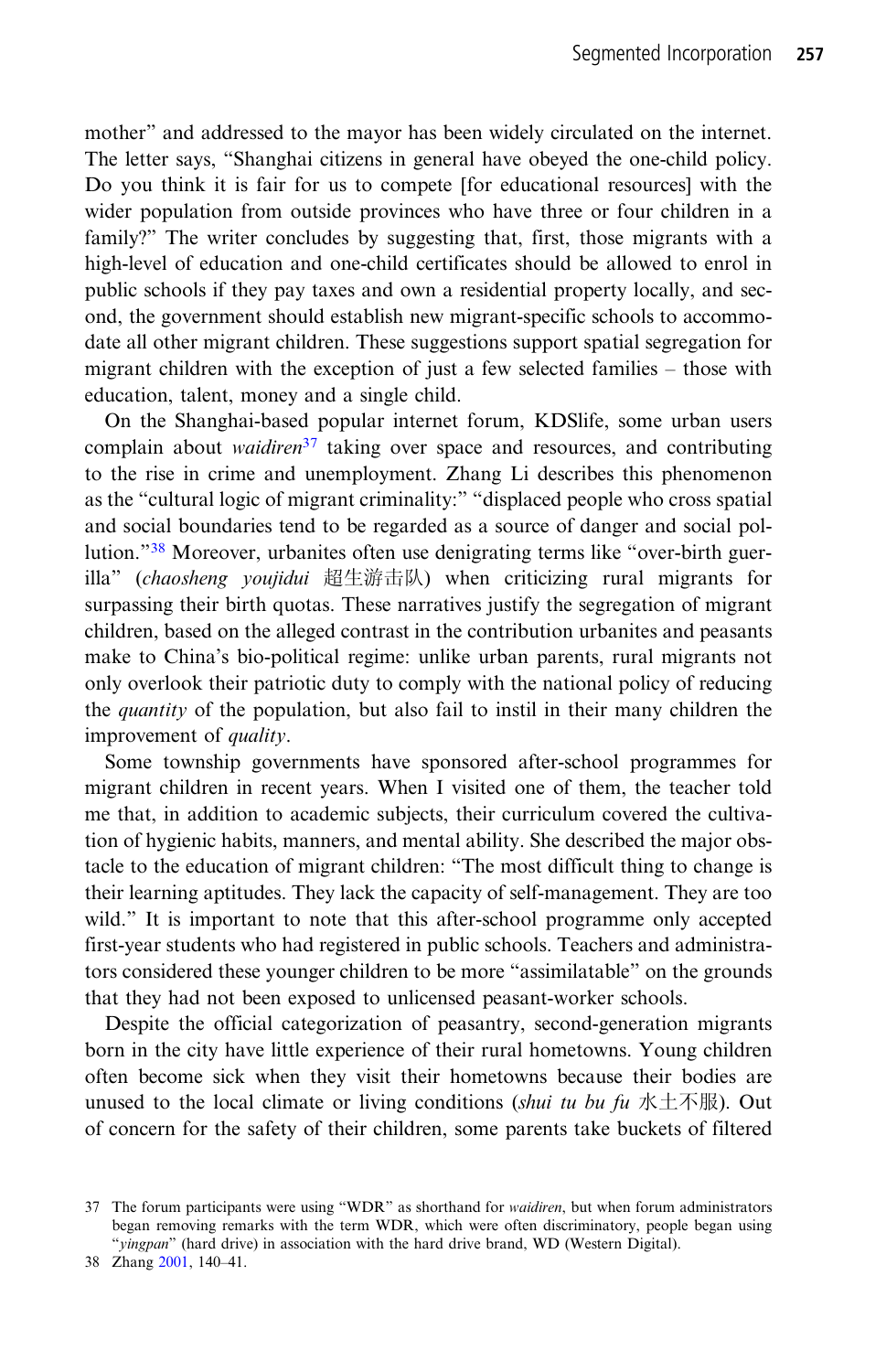



Shanghai City Committee [2009.](#page-22-0)

water back home for their children to drink and shower with. These city-born migrant children are caught in a state of "inbetween-ness" in that they are labelled as peasants in the city, while the villagers back home call them "Shanghainese." In these cases, the differences between urbanites and migrants are even harder to identify, and the host society is more inclined to impose assimilation upon them in the scheme of segmented incorporation. Yet, their liminal status and institutional identity block their access to quality education and social mobility.

# The Channelling Effect of Educational Institutions

The access to public education has drawn an increasing number of migrant children to live in the city with their parents.<sup>39</sup> However, statistics (see Figure 4) also reveal a substantial decline in the numbers of migrant children with age. The trend of reverse migration (moving back to the countryside) is most significant when migrant children reach grade seven.

Migrant children studying in the city eventually are faced with an impossible hurdle: the senior high school entrance exam. No matter where migrant children attend school, they must take the entrance exam in their hukou hometowns. Moreover, textbooks used in public schools in Shanghai differ from those used

<sup>39</sup> The number of migrant children qualifying for mandatory education in 2007 was 384,128. The number rose to 401,747 in 2008 and 421,483 in 2009. Shanghai City Committee [2009.](#page-22-0)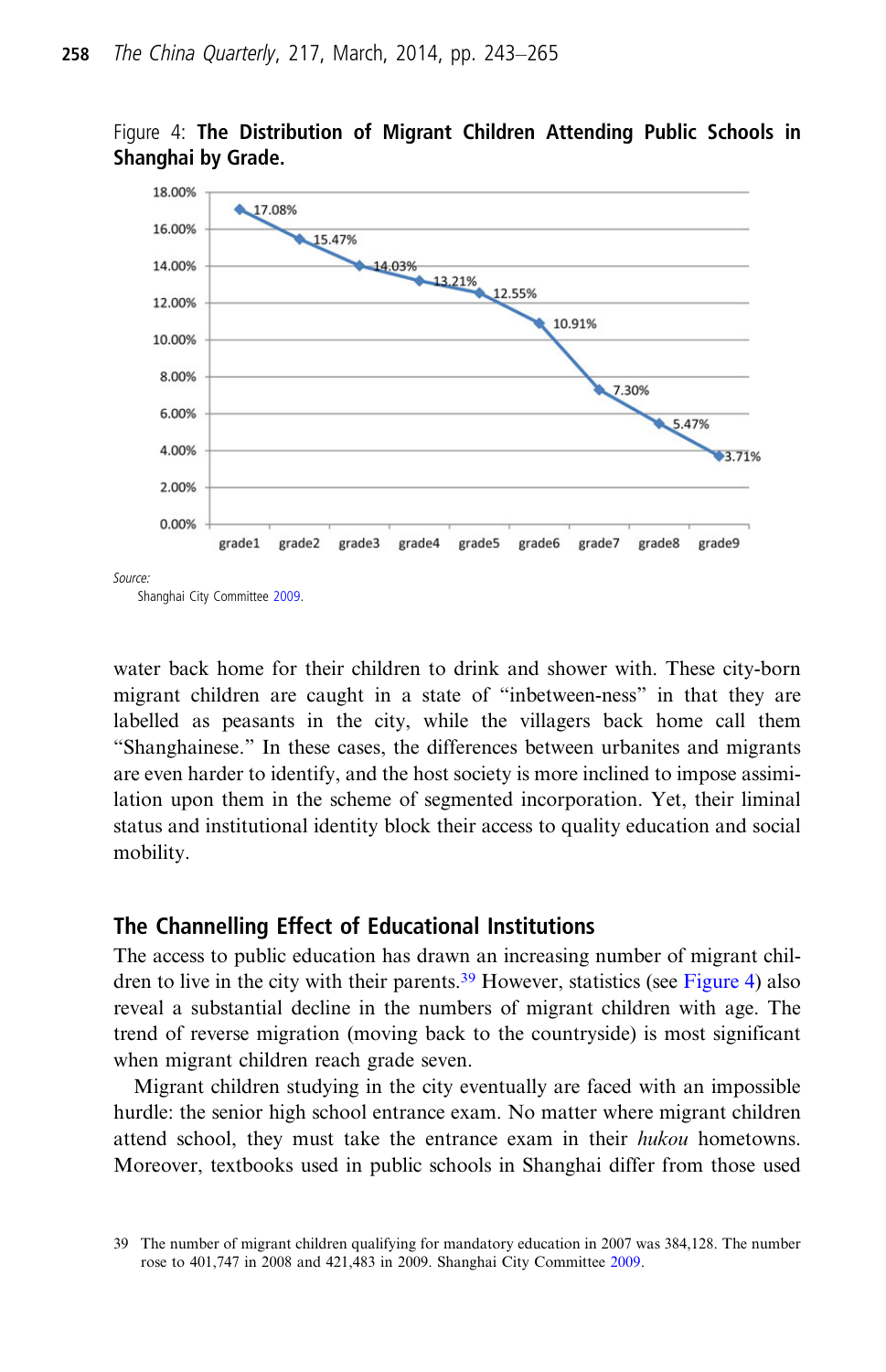in other provinces. The "exam closure" $40$  truncates the study path of migrant children, and migrant parents are concerned that an urban education might hurt their children's chances of getting into a good high school and later attending university.

Migrant parents constantly debate if their children should stay in the city or go home to study. My interviewees shared similar opinions about the pros and cons of these two routes: urban education was considered "extensive but shallow" (guang er qian  $\Gamma$   $\bar{m}$  \xiang), while rural education was thought of as "narrow but deep" (zhai er shen 窄而深). Since the late 1980s, national curriculum reform in China has advocated "education for quality" (suzhi jiaoyu 素质教育) as a means to develop the moral character and innovative spirit of children, in contrast to the old model of examination-oriented education (yingshi jiaoyu  $\overline{w}$ 试教育). The pedagogy of *suzhi* education, although loosely defined, has been better received by urban educators, while rural communities tend to resist reforms designed to decrease the importance of testing and the amount of homework <sup>41</sup>

Migrant parents appreciate their children's exposure to versatile cultural curriculum and early learning of English at urban schools, and they are proud that their children learn to speak as eloquently (hui shuohua 会说话) as urbanities. However, they worry that their children would not be able to catch up in rural schools if they returned home at a later time, because the textbook content in Shanghai is too "easy." In other words, migrant children are forced to choose between giving up the possibility of a university education in the future and losing an education that may better prepare them for urban lifestyles and job prospects in the service sector.

These institutional prerequisites have brought about a channelling effect on the educational trajectories of second-generation migrants. First, migrant children with better grades tend to return to their hometowns, usually one or two years before the high school entrance exam. Some children are sent back alone to attend a "boot-camp" style boarding high school, at the cost of family life. For others, one of the parents, usually the mother, must quit his or her life in the city to accompany the children to the countryside. For those migrant families who choose to stay together in the city, the children face an involuntary end to their educational trajectory as they are expected to work in the city after secondary or vocational school.

#### Seeking talent migration

For peasant children, a university education is a necessary prerequisite to social mobility – not only will it improve their future chances in the labour market, but it will also liberate them from the constraint of an agriculture *hukou*. College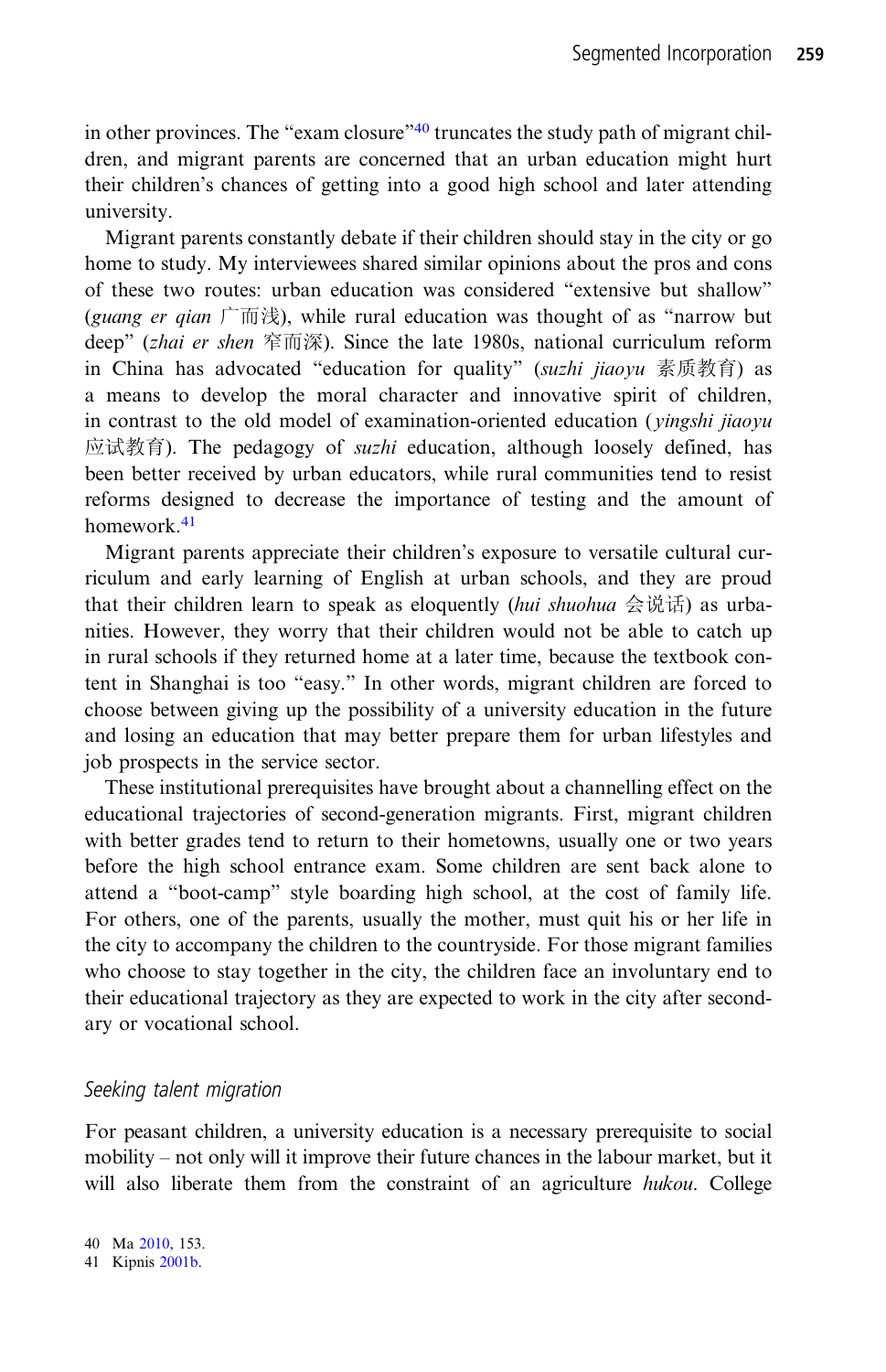graduates, for their hard-earned degrees and marketable skills, may gain urban citizen status. The suzhi discourse has permeated the political rhetoric of recruiting the "new Shanghainese." On the one hand, this indicates an institutional framework that divides migrant children into those who have acquired proper "quality" and those who have not; on the other hand, this renders migrant children responsible for their own self-governance as modern citizens and neoliberal subjects.<sup>42</sup>

Yang was a 21-year-old college student with a major in engineering. She had left her parents and brother in Shanghai and returned to Anhui province to attend high school in their home township. Yang described her expectations for the future: "I want to find a clean job, never a *dagong*  $\text{fJ} \perp \text{f}$  (manual labour) job. If I didn't go to college, my future would be hopeless." She was determined to avoid her parents' fate – irregular menial work and marginal status in the city. A college education was also her ticket to leave the countryside. Yang described her grandfather as a hard-working farmer with skin "so dark that you could not see him at night." She religiously used whitening skincare products and carefully avoided tanning which embodies rurality in China and an identity she wanted to dissociate herself from.

To prepare herself for fierce competition in the labour market, Yang had been attending job fairs since she was a sophomore. She diligently studied for certified exams in order to improve her *suzhi*. However, owing to the strict qualifications for this "green card policy," very few migrants are actually eligible for "talent migration."<sup>43</sup> Yang was worried about joining the "ant tribe" (*yi zu* 蚁族), a term used to refer to those college graduates who end up earning low wages and enduring unstable employment and crowded housing on the fringe of the metropolis.

#### Learning to labour

Shanghai recently opened another route for migrant children wishing to continue with their education in the city. Starting in 2009, migrant children can enrol in public vocational schools. However, there are only a limited number of subjects available for migrant students, such as hotel management, cooking, hairdressing, car repair and electroplating.

Why does vocational education offer only certain subjects to migrant children? When I threw this question at the vice-principal of a vocational school during an interview, she diplomatically answered that these fields were selected to meet the alleged "urgent demands" in the local labour market. However, these are lowpaid, dirty and menial jobs which the local youth are not interested in. The policy to offer these courses to migrant children also aims to ease the enrolment crisis faced by these vocational schools largely owing to the declining birth rate of local children.

<sup>43</sup> Only 3,000 applicants reportedly qualified in 2009. See Qian [2010.](#page-22-0)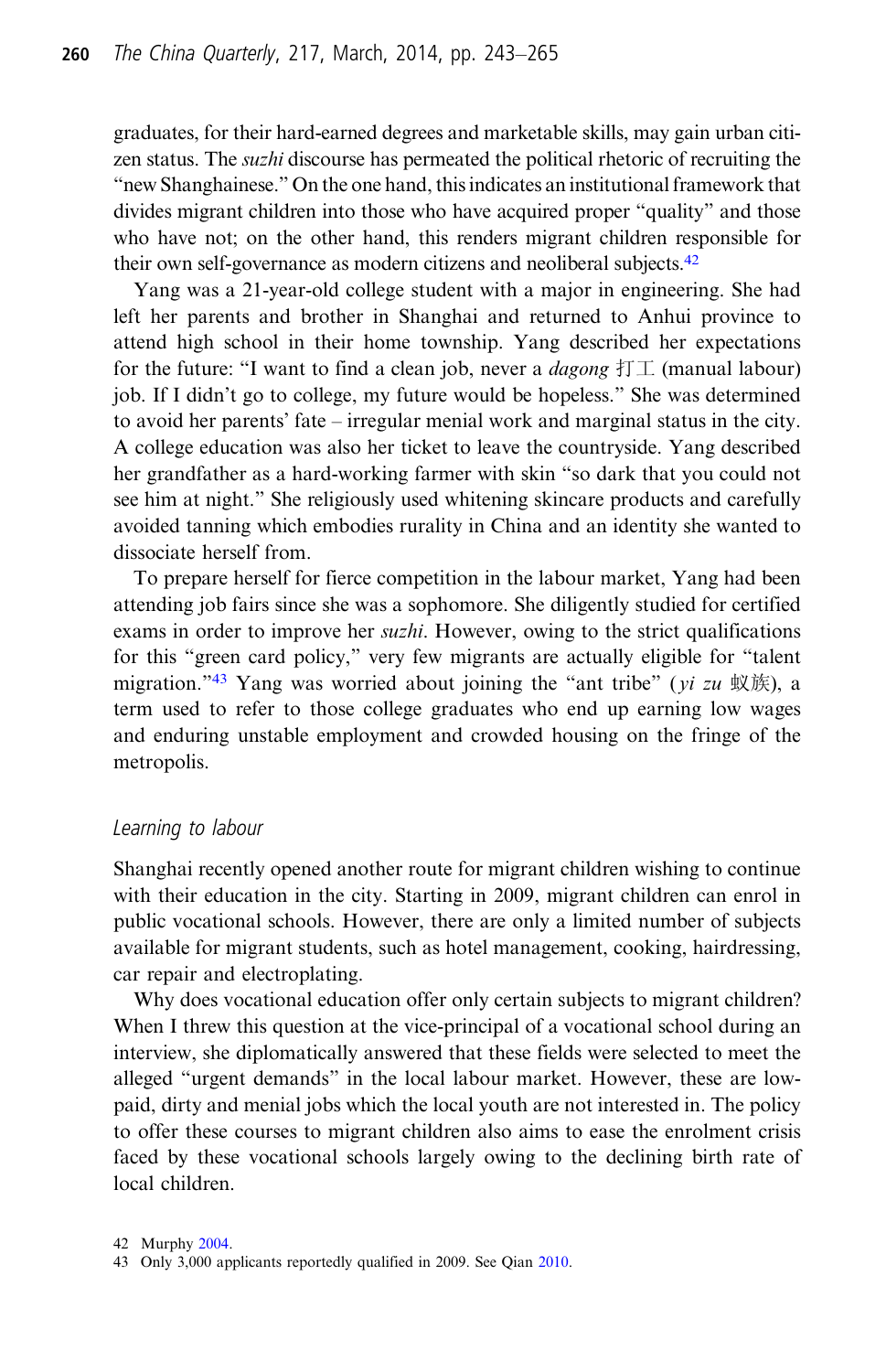The deregulation of education in China in the post-reform era has resulted in a rapid expansion of private vocational schools. Many of these schools act as job brokers and are at the forefront of labour exploitation. The administrators can make significant profits by sending "student workers" for internships in restaurants, hotels and factories. Based on my interviews with restaurant owners and hotel managers in 2009, for each student worker who earned a monthly wage of 800 yuan (far below the then minimum wage of 960 yuan), the school extracted 100 yuan as "education feedback fees." The government has also encouraged vocational school students to take internships in order to ease the labour shortage in manufacturing.<sup>44</sup> In short, vocational education, with open access and yet restricted diversity, cannot substantially improve the labour market opportunities of second-generation migrants. Moreover, it channels young migrants into exploitative and oppressive labour conditions, helping the city reproduce the next generation of migrant workers.

# Conclusion

When I asked my migrant informants if the *hukou* still mattered, most of them replied, "Not anymore," and some added, "not as long as you have money." Compared to the previous policy of total exclusion, older migrants feel content about the current situation – they can at least have a "place to stand" in the cities. One migrant told me why it was futile to complain about the hukou policy: "Don't say the world is unfair to you. You are the one who hasn't worked hard enough." This echoes the prevalent discourse in post-reform China that celebrates market freedom and individual entrepreneurship. Inequality, in this discursive frame, is seen as being down to a lack of individual effort. However, when our conversations led to the issue of education for their children, most migrant parents became agitated by the injustice hidden in the hukou-based systems of education and examination. The desire for their urbanized offspring to pursue a bright future made them question the persisting inequalities and boundaries. The neoliberal myth of the free market is shattered by the visible blocks and ceilings that hinder the second generation from gaining equal access to education and job opportunities in the city.

Indeed, the significance of the *hukou* has diminished owing to the disintegration of the planned economy and the privatization of social security. The access to urban education, along with the possibility of "talent migration," opens up opportunities and offers hope to second-generation migrants. Yet, the hukou system still contributes to stratified citizenship in China; its basis has nevertheless transformed from exterior categories that characterize the control strategy of total exclusion to internal boundaries embedded in the institutions of education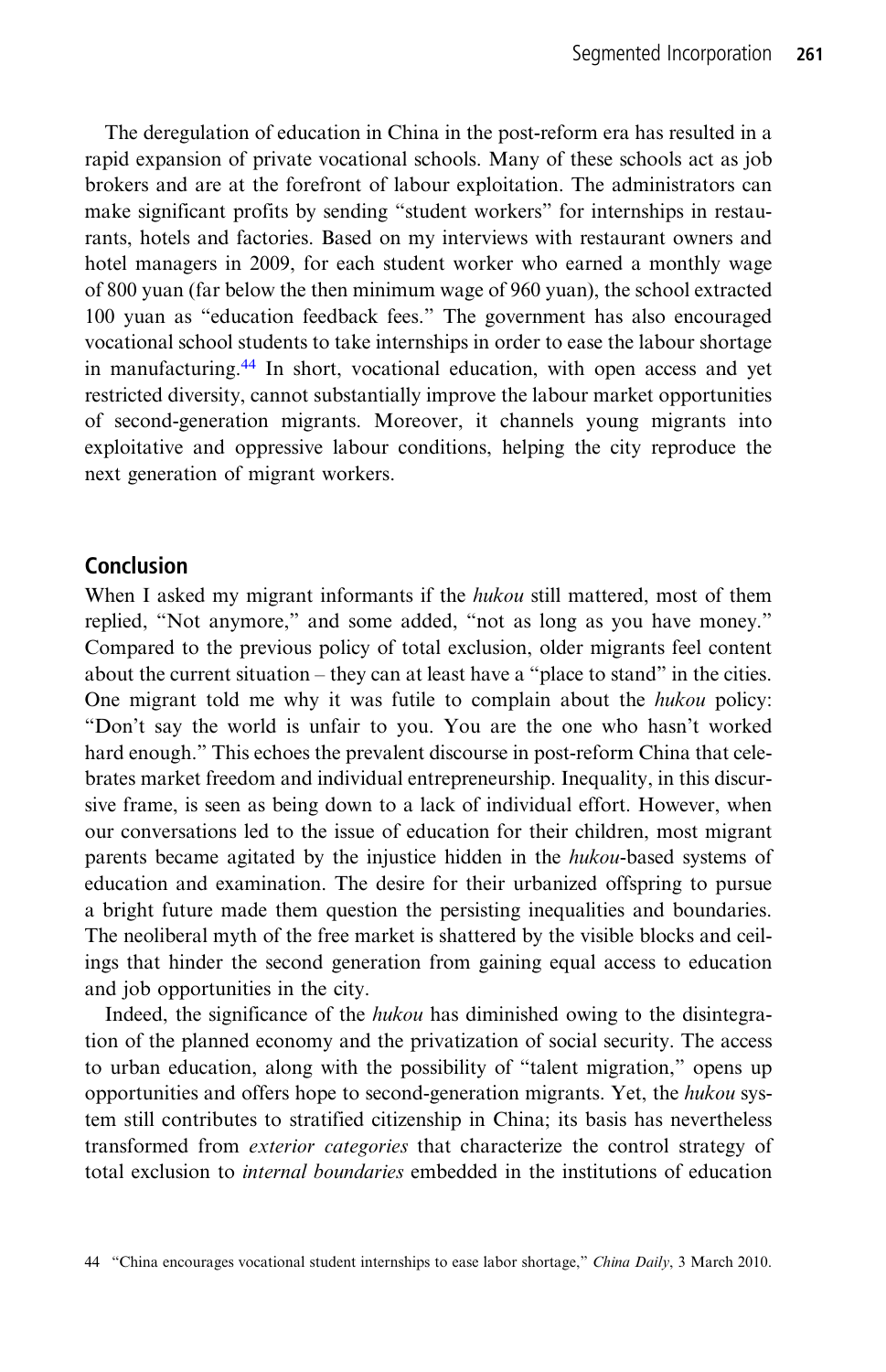

Figure 5: Field of Segmented Incorporation for Chinese Second-generation **Migrants** 

[Cultural Incorporation]

and the labour market.<sup>45</sup> In this article, I have demonstrated a variety of ways in which the urban educational system incorporates second-generation migrants. I map these modes of incorporation in the field of segmented incorporation in Figure 5.

In the past, migrant children were unable to access public education and exposed to blatant discrimination in the receiving context of total exclusion. Despite the recent policy reform of educational incorporation, migrant students still suffer from spatial segregation owing to resistance from the host society. Both conditions indicate the rigidity of institutional and cultural boundaries. Second-generation migrants are institutionally excluded as well as culturally ostracized.

In mixed schools and classes, social segregation shadows the daily encounters between migrant children and urban students. Boundary marking is especially salient when imposed upon those migrant children who were born in the countryside and who display marked differences, such as dark skin or hometown accents. Even in a context of institutional incorporation, urban students continue to underscore differences in culture and status between themselves and migrant classmates.

Teachers and administrators are more inclined to impose suzhi cultivation on those migrant children who were born in the city or who have had limited exposure to rural hometowns or migrant schools as a means of cultural assimilation.

<sup>45</sup> Wang, Feng [\(2008](#page-22-0)) has discussed how exterior categories have been transplanted into interior boundaries within work organizations in post-socialist urban China.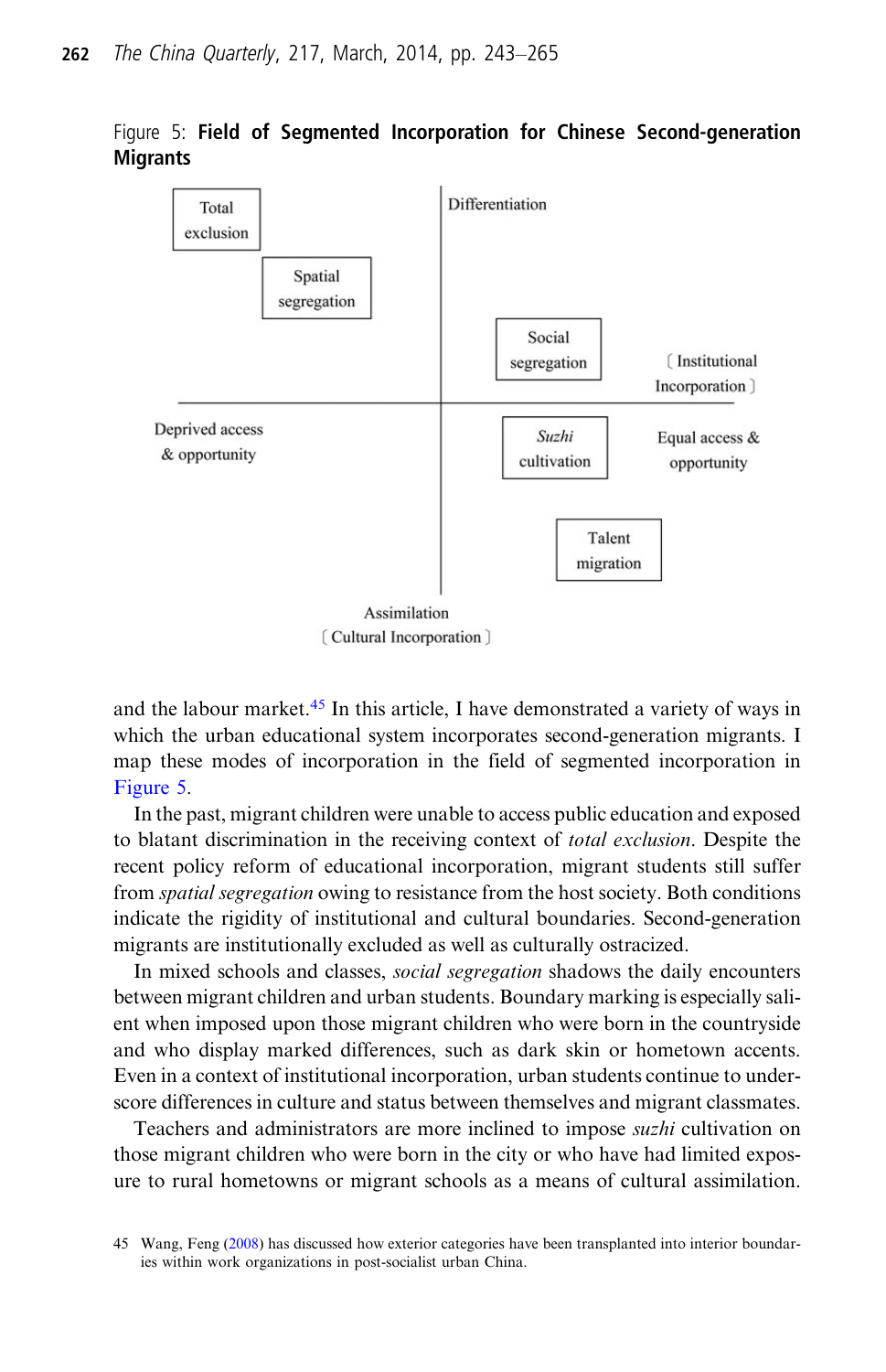<span id="page-21-0"></span>Migrant children themselves are eager to cultivate and discipline themselves in order to compete for the slim chance of being accepted for "talent migration" in the future. These modes of incorporation assume that the urbanite–migrant boundary is penetrable to a certain degree, and offer the opportunity to cross that boundary to a chosen few.

I emphasize that the regime of segmented incorporation not only involves topdown policy measures but also entails symbolic struggles around cultural differences and social boundaries that operate in everyday interactions between hosts and migrants. Echoing the scholarship on ethnic boundaries, $46$  I found that intergroup encounters do not always penetrate or eradicate group boundaries, but often reinforce group differentiation. The redistribution of resources and opportunities stirs anxiety among urbanites about the loss of social privilege, and they are inclined to reinforce or differentiate the boundaries to safeguard their status quo.

In this new receiving context of "segmented incorporation," systematic exclusion has given way to more subtle forms of segregation, channelling and segmentation. The contradiction between China's pursuit of market capitalism and its institutional heritage of categorical inequality is revealed in the fate of secondgeneration migrants. Without lifting the ceiling on exam closure and the veil of cultural prejudice, the partial access to public education and the distant promise of talent migration simply obscure the deep-rooted social inequalities behind a façade of meritocracy.

The issue of educational inequality has stirred public outcry and has finally led to forthcoming policy reforms. In 2012, the Chinese Ministry of Education asked local governments to formulate plans regarding opening up exam opportunities for migrant workers' children. Shanghai has announced that it will allow those migrant children who are qualified based on a point system to enter local senior high schools or vocational schools and to take college entrance exams locally starting in 2014.<sup>47</sup> We need to observe closely how this new policy will be implemented in the near future and how it will shape the modes of incorporation for the second generation of migrants.

# References

Alba, Richard. 2005. "Bright vs. blurred boundaries: second-generation assimilation and exclusion in France, Germany, and the United States." Ethnic & Racial Studies 28, 20–49.

Alba, Richard, and Victor Nee. 2003. Remaking the American Mainstream: Assimilation and Contemporary Immigration. London: Harvard University Press.

Anagnost, Ann. 2004. "The corporeal politics of quality (suzhi)." Public Culture 16, 189–208.

Barth, Fredrik. 1996 [1969]. "Ethnic groups and boundaries." In Werner Sollors (ed.), Theories of Ethnicity: A Classical Reader. New York: New York University Press, 294–324.

<sup>46</sup> Barth 1996.

<sup>47</sup> Shanghai Education Committee. 2012. "Jincheng wugong renyuan suiqian zinü jieshou yiwu jiaoyu hou zai Hu canjia shengxue kaoshi gongzuo fang'an" (The proposal for the children of migrant workers to take entrance exams in Shanghai), [http://www.gov.cn/zwgk/2012-12/31/content\\_2302433.htm](http://www.gov.cn/zwgk/2012-12/31/content_2302433.htm). Accessed 8 December 2013.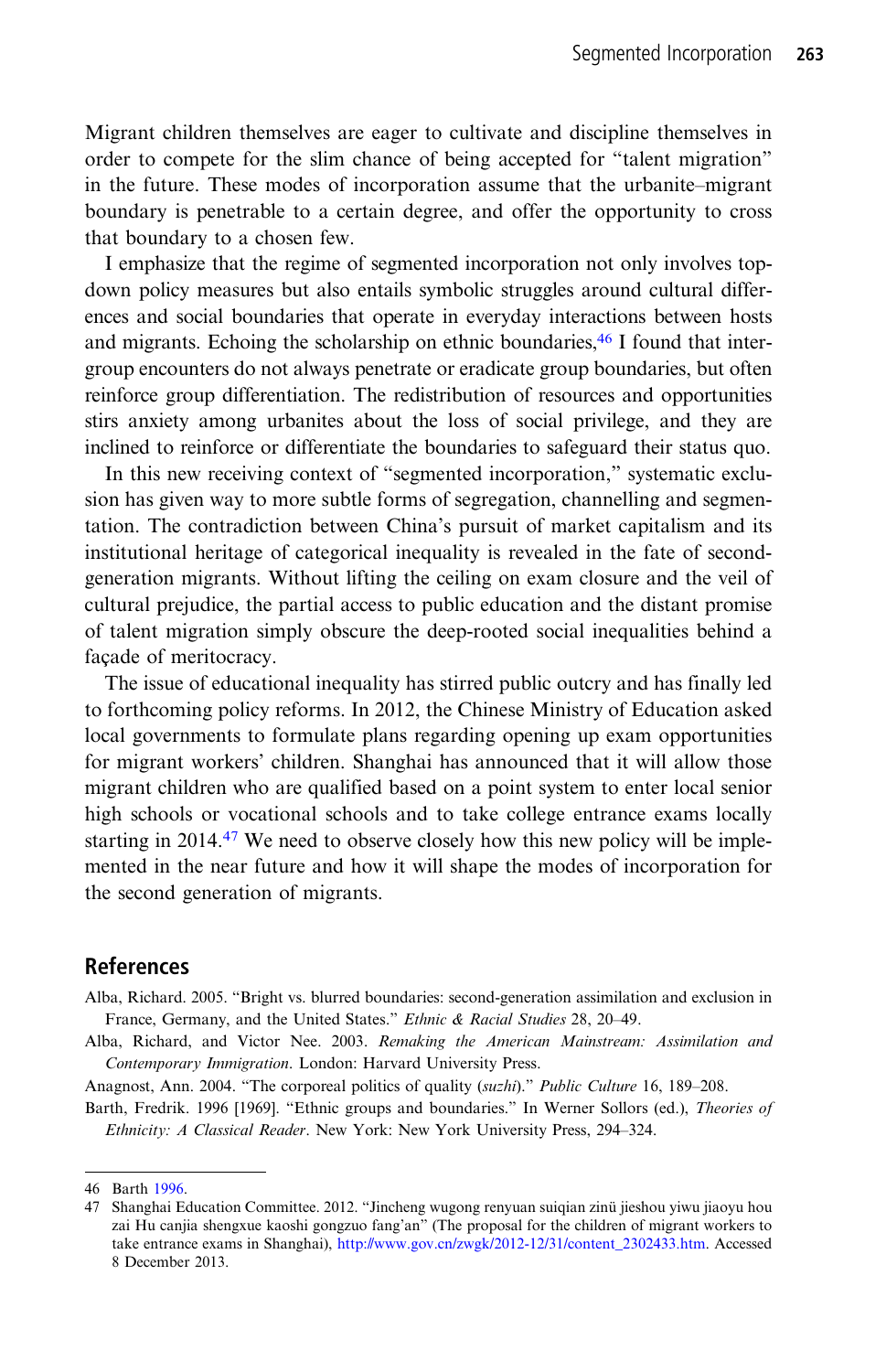- <span id="page-22-0"></span>Chan, Aris. 2009. "Paying the price for economic development: the children of migrant workers in China," November, [http://www.china-labour.org.hk/en/node/100013.](http://www.china-labour.org.hk/en/node/100013) Accessed 10 August 2010.
- Chan, Kam Wing, and Will Buckingham. 2008. "Is China abolishing the hukou system?" The China Quarterly 195, 582–606.
- Family Planning Commission of China. 2010. Zhongguo liudong renkou fazhan baogao (Report on China's Migrant Population Development). Beijing: China Population Publishing.
- Gu, Shen-wei. 2011. "Shanghai jiazhang zexiao xianxiang jiaju" (Shanghai parents choose school more and more), 25 May, [http://article.kdslife.com/content\\_18567\\_1.html](http://article.kdslife.com/content_18567_1.html). Accessed 19 October 2011.
- He, Ying. 2007. "Mingong zinü jiaoyu zhi huo" (Puzzle of migrant children education), Chongqing Evening News, 13 September, [http://www.cqwb.com.cn/cqwb/html/2007-09/13/content\\_34227.](http://www.cqwb.com.cn/cqwb/html/2007-09/13/content_34227.htm) [htm.](http://www.cqwb.com.cn/cqwb/html/2007-09/13/content_34227.htm) Accessed 17 October 2012.
- Honig, Emily. 1992. Creating Chinese Ethnicity: Subei People in Shanghai, 1850–1980. New Haven: Yale University Press.
- Kipnis, Andrew. 2011a. Governing Educational Desire: Culture, Politics, and Schooling in China. Chicago: University of Chicago Press.
- Kipnis, Andrew. 2001b. "The disturbing educational discipline of 'peasants'." The China Journal 46,  $1-24$ .
- Lin, Yi. 2011. "Turning rurality into modernity: *suzhi* education in a suburban public school of migrant children in Xiamen." The China Quarterly 206, 313–330.
- Ling, Minhua. 2011. "Discipline the new citizens in-between: migrant workers' children and local NGOs in urban China." Paper presented at the Association of Asian Studies Annual Conference, Honolulu, 31 March–2 April 2011.
- Ma, Li. 2010. "Internal migration, institutional change and social inequality in post-Communist Shanghai." PhD diss., Cornell University.
- Murphy, Rachel. 2004. "Turning peasants into modern Chinese citizens: 'population quality' discourse, demographic transition and primary education." The China Quarterly 177, 1–20.
- Portes, Alejandro, Patricia Fernández-Kelly and William Haller. 2005. "Segmented assimilation on the ground: the new second generation in early adulthood." Ethnic  $\&$  Racial Studies 28, 1000–40.
- Portes, Alejandro, and Min Zhou. 1993. "The new second generation: segmented assimilation and its variants." Annals of the American Academy of Political and Social Science 530, 74–96.
- Qian, Yan-Feng. 2010. "Shanghai may further relax hukou system," China Daily, 16 March.
- Ren, Xing Hui, and Yang Zi Li. 2012. "Liudong yu liushou zhijian: nongmingong zinü yiwu jiaoyu wenti" (Between mobile and left-behind: education issues of peasant migrant children), 15 January, [http://www.zhuanxing.cn/html/publication/693.html.](http://www.zhuanxing.cn/html/publication/693.html) Accessed 20 August 2012.
- Shanghai City Committee. 2009. Diaoyan keti: Shanghai wailai liudong renkou zinü jiaoyu wenti yanjiu (2009 Research Subject: the Education Problems for Children of Migrant Population in Shanghai), 8 June, [http://www.shmj.org.cn/node809/node827/node829/userobject1ai1731844.html.](http://www.shmj.org.cn/node809/node827/node829/userobject1ai1731844.html) Accessed 11 October 2011.
- Shanghai Municipal Statistics Bureau. 2011. Shanghai Statistical Yearbook 2001. Beijing: China Statistics Press.
- Shanghai Normal University Tao Xing Zhi Research Center. 2013. Shanghai Migrant Workers' Children Education Bluebook, <http://www.docin.com/p-722978899.html>. Accessed 8 December 2013.
- Solinger, Dorothy J. 1999. Contesting Citizenship in Urban China: Peasant Migrants, the State, and the Logic of the Market. Berkeley: University of California Press.
- Wang, Fei-Ling. 2004. "Reformed migration control and new targeted people: China's hukou system in the 2000s." The China Quarterly 177, 115–132.
- Wang, Feng. 2008. Boundaries and Categories: Rising Inequality in Post-Socialist Urban China. Stanford: Stanford University Press.